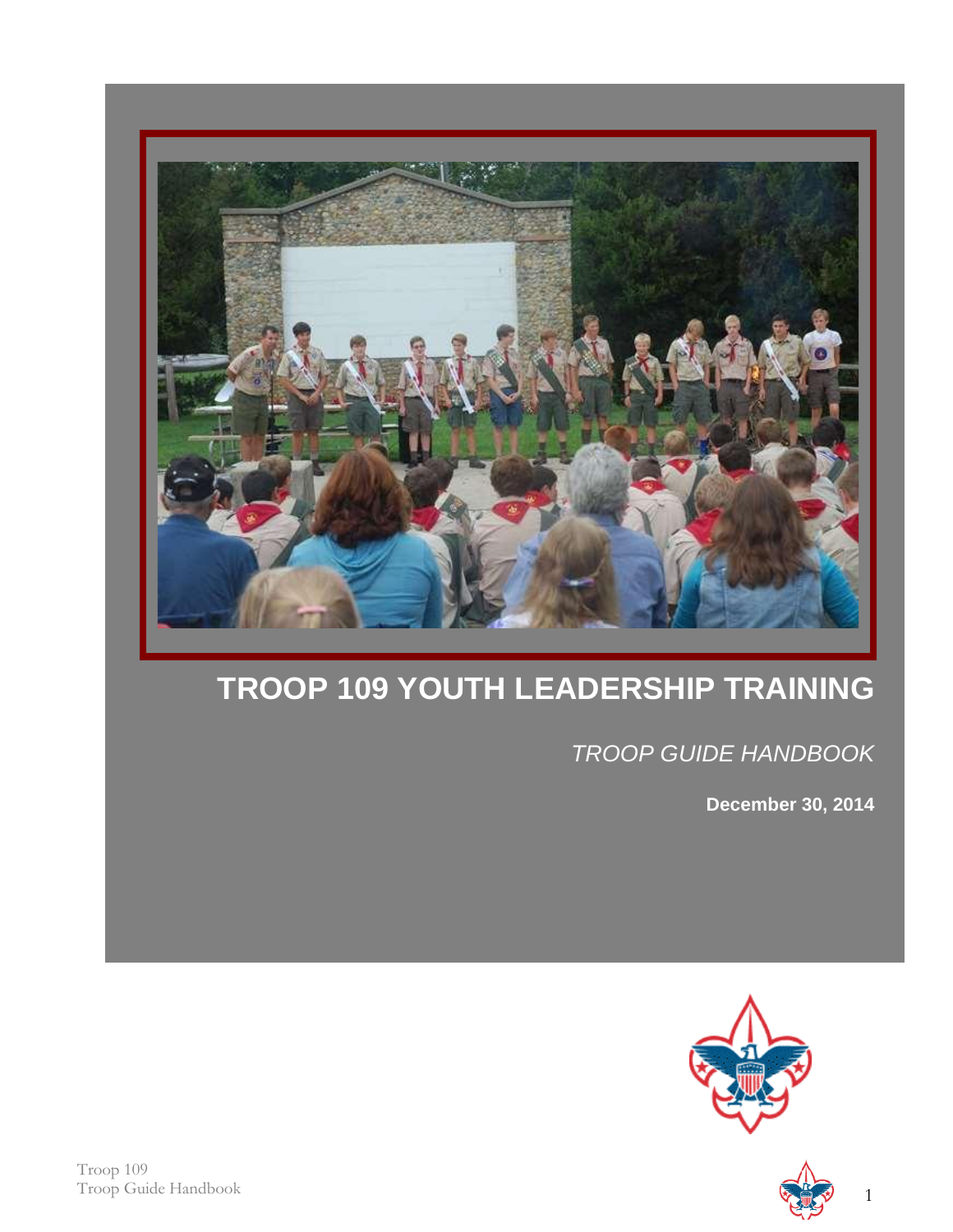### Contents

- Troop Guide Leadership Card
- Troop Guide PLC Report

### Instructions

- Read and understand the enclosed materials.
- Add the names of Scouts in your assigned new Scout patrol.
- Photocopy and use enclosed forms when appropriate.
- Bring these materials with you when you have a Scoutmaster Conference or Board of Review.
- Bring these materials with you when you attend PLC.
- Be a voice for your new Scout patrol at PLC so new Scout appropriate activities are scheduled. Use the skills sessions at PLC to recommend activities.
- At the end of your term, reflect on your service to your troop.

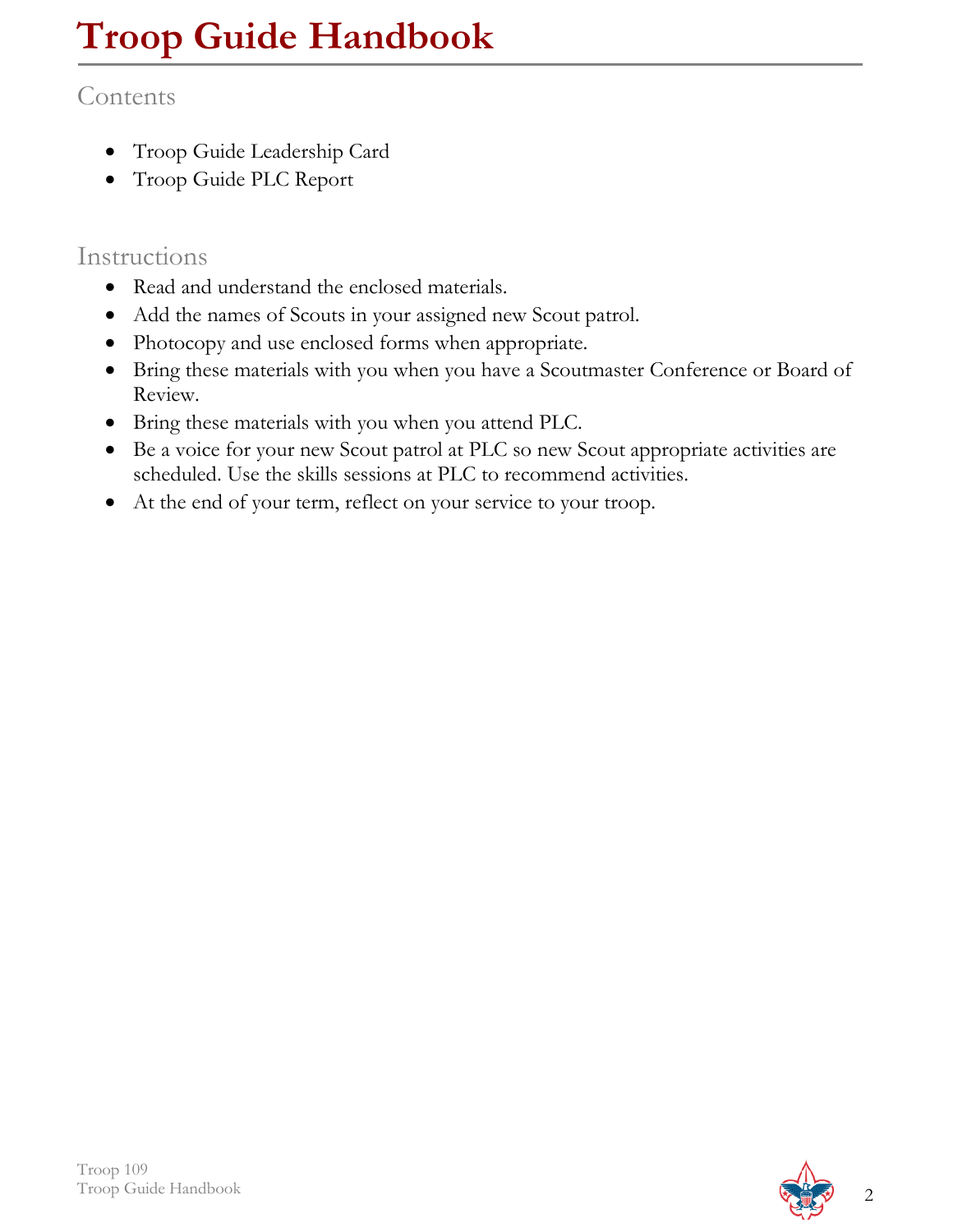### Troop Guide Leadership Card

| Name:   |  |  |  |  |
|---------|--|--|--|--|
| Patrol: |  |  |  |  |

Job Description: The Troop Guide works with new Scouts. He helps them learn troop norms and procedures, new Scout skills, patrol responsibilities, and assists the Scouts work toward First Class rank.

Leadership Position Coordinator: Assistant Scoutmaster for Troop Guides

Duties of the Troop Guide:

- Coach the patrol leader of the new Scout patrol on his duties.
- Help new Scouts earn advancement requirements through First Class.
- Counsel individual Scouts on Scouting challenges.
- Advise the patrol leader on his duties and responsibilities at Patrol Leaders Council.
- Attend the Patrol Leaders Council with the New Scout Patrol Leader.
- Work with Assistant Scoutmaster to orient and train new Scouts.
- Guide new Scouts through early troop experiences to help them become comfortable in the troop and the outdoors.
- Teach basic Scout skills and how advancement works.
- Introduce new Scouts to troop operations.
- Guide new Scouts through early Scouting activities.
- Coordinate the Scout Skill lessons with the PLC.
- Coordinate the inter-patrol activity with other Troop Guides.
- Plan and develop the scope and sequence for the new Scout patrol with the assistance of the ASM.
- Have the **"Troop Guide PLC Report"** prepared upon arrival at the PLC.
- Set a good example.
- Enthusiastically wear the Scout uniform correctly.
- Live the Scout Oath and Law.
- Show Scout Spirit.

#### Position Coordinator

Date/Initials

\_\_\_\_\_\_\_\_\_\_\_ Briefs on duties and responsibilities

Conduct at least two training sessions with new patrol Assist patrol with site selection and set up on campouts Assist patrol with meal preparation and clean up

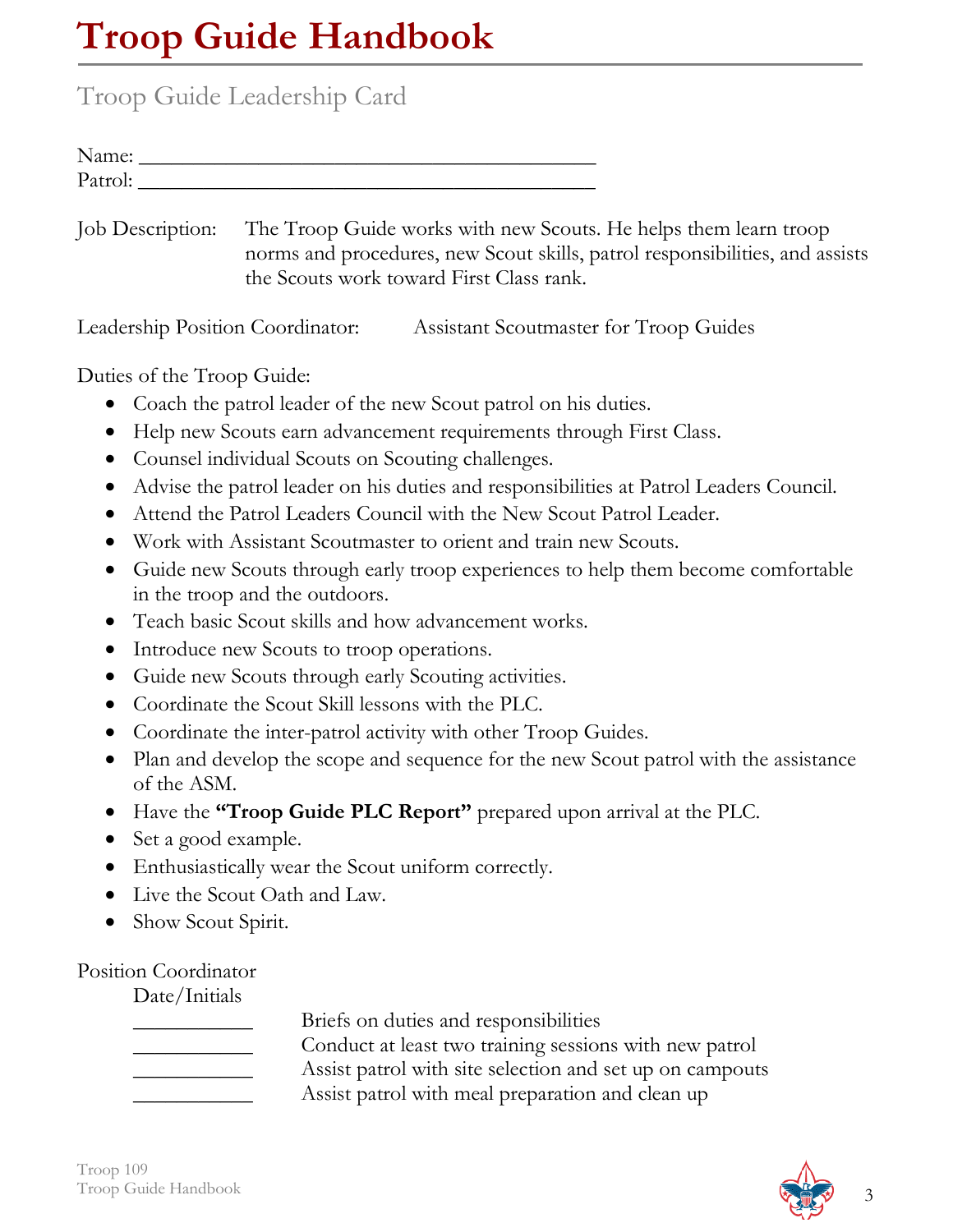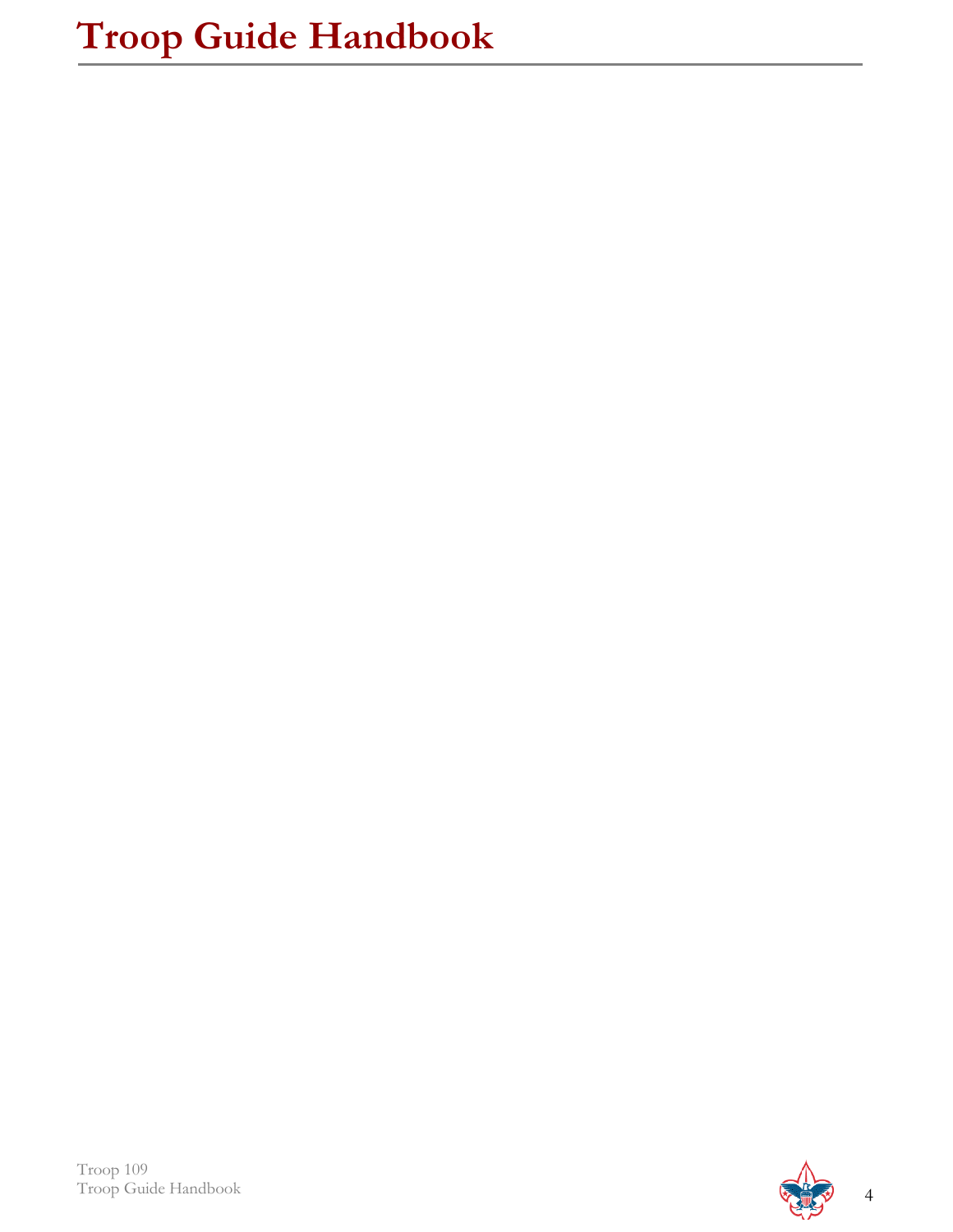### New Scout Patrol Progress

| Scout Name | Scout Rank | Tenderfoot Rank | $2nd$ Class Rank | 1 <sup>st</sup> Class Rank |
|------------|------------|-----------------|------------------|----------------------------|
|            |            |                 |                  |                            |
|            |            |                 |                  |                            |
|            |            |                 |                  |                            |
|            |            |                 |                  |                            |
|            |            |                 |                  |                            |
|            |            |                 |                  |                            |
|            |            |                 |                  |                            |
|            |            |                 |                  |                            |
|            |            |                 |                  |                            |
|            |            |                 |                  |                            |
|            |            |                 |                  |                            |

### New Scout Patrol Progress

Indicate the date you completed each task.

| Introduced self to patrol:      |                                                                                           |
|---------------------------------|-------------------------------------------------------------------------------------------|
| Briefed patrol on Troop Guides: |                                                                                           |
| Briefed patrol on Scout         |                                                                                           |
| handbook:                       |                                                                                           |
| Briefed patrol on tent set-up:  |                                                                                           |
| Briefed patrol on cooking:      | the control of the control of the control of the control of the control of the control of |
| Conduct training session 1:     | <u> 1989 - Jan Barnett, fransk politik (d. 1989)</u>                                      |
| Conduct training session 2:     |                                                                                           |
| Conduct training session 3:     | the control of the control of the control of the                                          |
| Attend campout 1 with patrol:   |                                                                                           |
| Attend campout 2 with patrol:   | the control of the control of the control of the control of the control of the control of |
| Attend PLC with PL:             |                                                                                           |
| Attend PLC with PL:             |                                                                                           |
| Attend PLC with PL:             |                                                                                           |
| Assist with patrol activity 1:  |                                                                                           |
| Assist with patrol activity 2:  |                                                                                           |
| Assist with patrol activity 3:  |                                                                                           |
|                                 |                                                                                           |

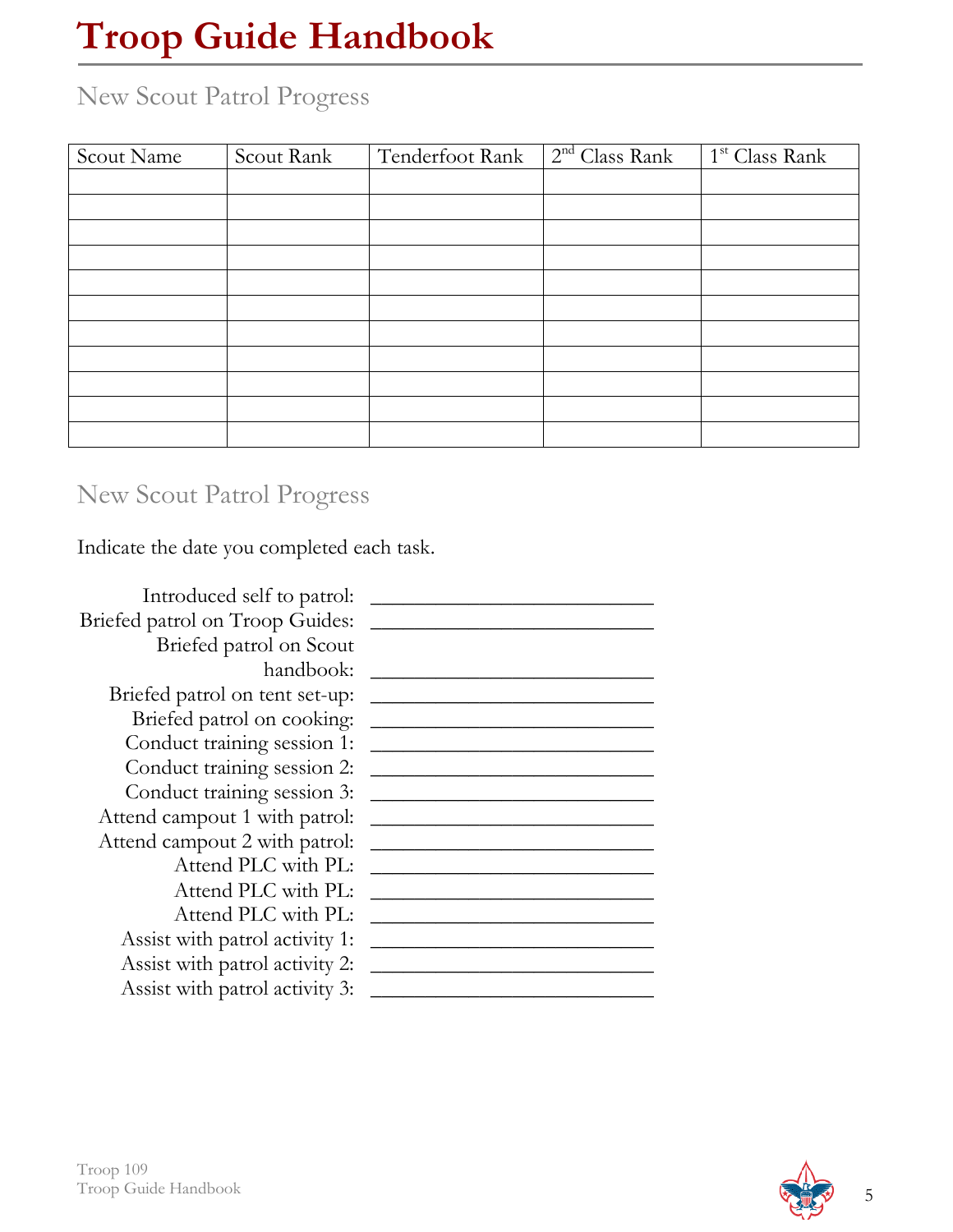### Troop Guide PLC/ASM Report

Use a copy of this page to report on the new Scout patrol during a PLC or with the ASM for Troop Guides or Scoutmaster.

Think about: What have we (the patrol) been doing, what are we doing next?

Rank – where are we, how many?

| Scout:                               |  |
|--------------------------------------|--|
| About to make Tenderfoot:            |  |
| Tenderfoot:                          |  |
| About to make 2 <sup>nd</sup> Class: |  |
| 2 <sup>nd</sup> Class:               |  |
| About to make 1 <sup>st</sup> Class: |  |
| 1 <sup>st</sup> Class:               |  |
|                                      |  |

What requirements did we teach since the last PLC (list by rank, number, and description, including number of Scouts attended)?

Example:  $1<sup>st</sup>$  Class requirement 8a – knots, 9 scouts

Approximately what percentage of these skills have been demonstrated to an ASM or SM and signed off?

Example:  $1^{st}$  Class requirement  $8a - 30\%$ 

What requirements are we planning to teach over the next month? (list date, requirement, description)?

Example: March 20,  $2015 - 1$ <sup>st</sup> Class requirement 7a, lashings

Who will teach these skills?

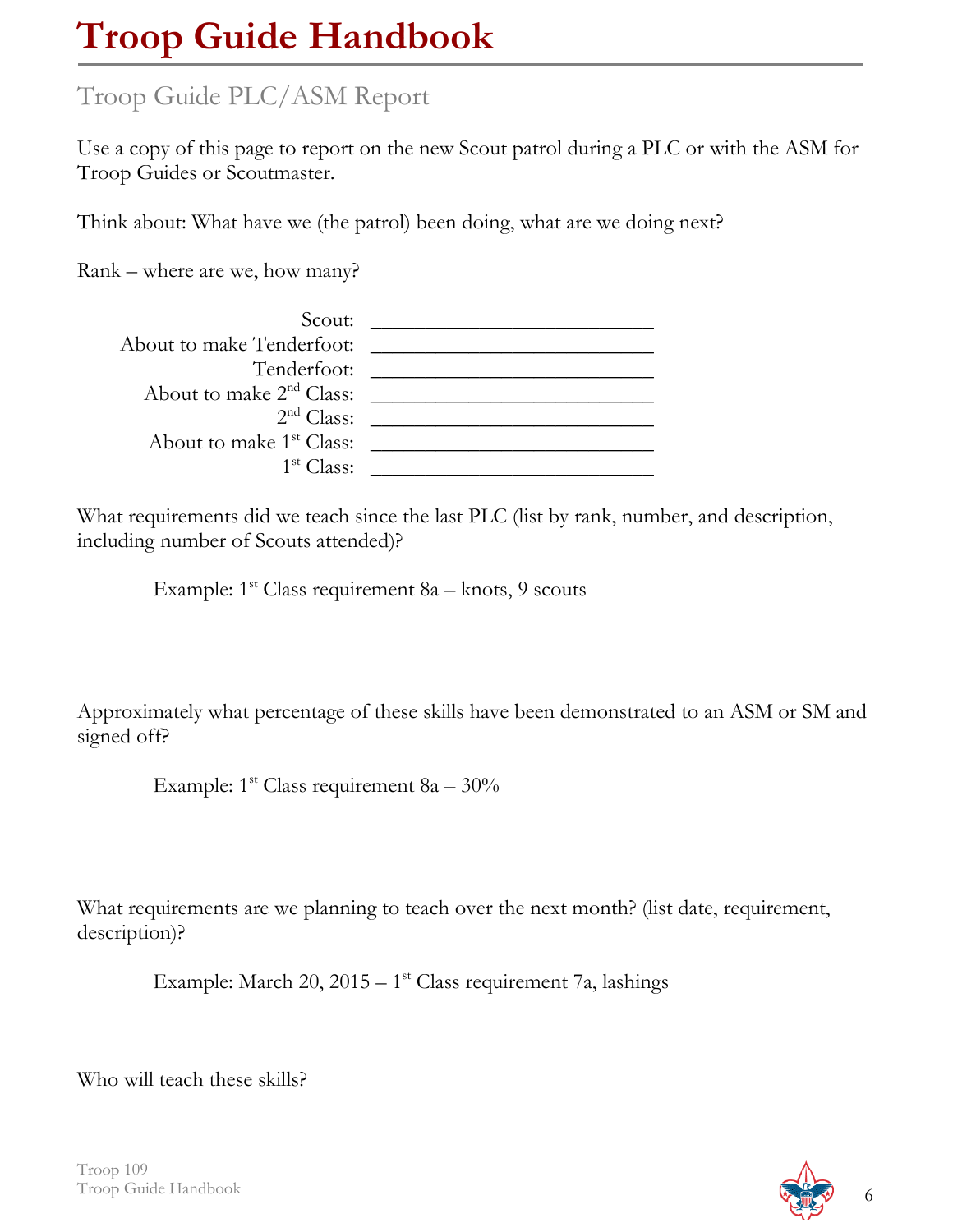### Troop Guide PLC/ASM Report

What inter-patrol activities are you going to plan/run to reinforce those skills?

Example: March 20, 2015 – Tripod Races

What equipment will you need for those inter-patrol activities and who will provide it?

Example: March 20, 2015 – 15 tree limbs and 15 2 ft pieces of rope, patrols

What activities are planned for the new Scout patrols for the next campout/month?

Example: March 20, 2015 – 5 mile hike, work on  $2<sup>nd</sup>$  Class rank requirements for Nature

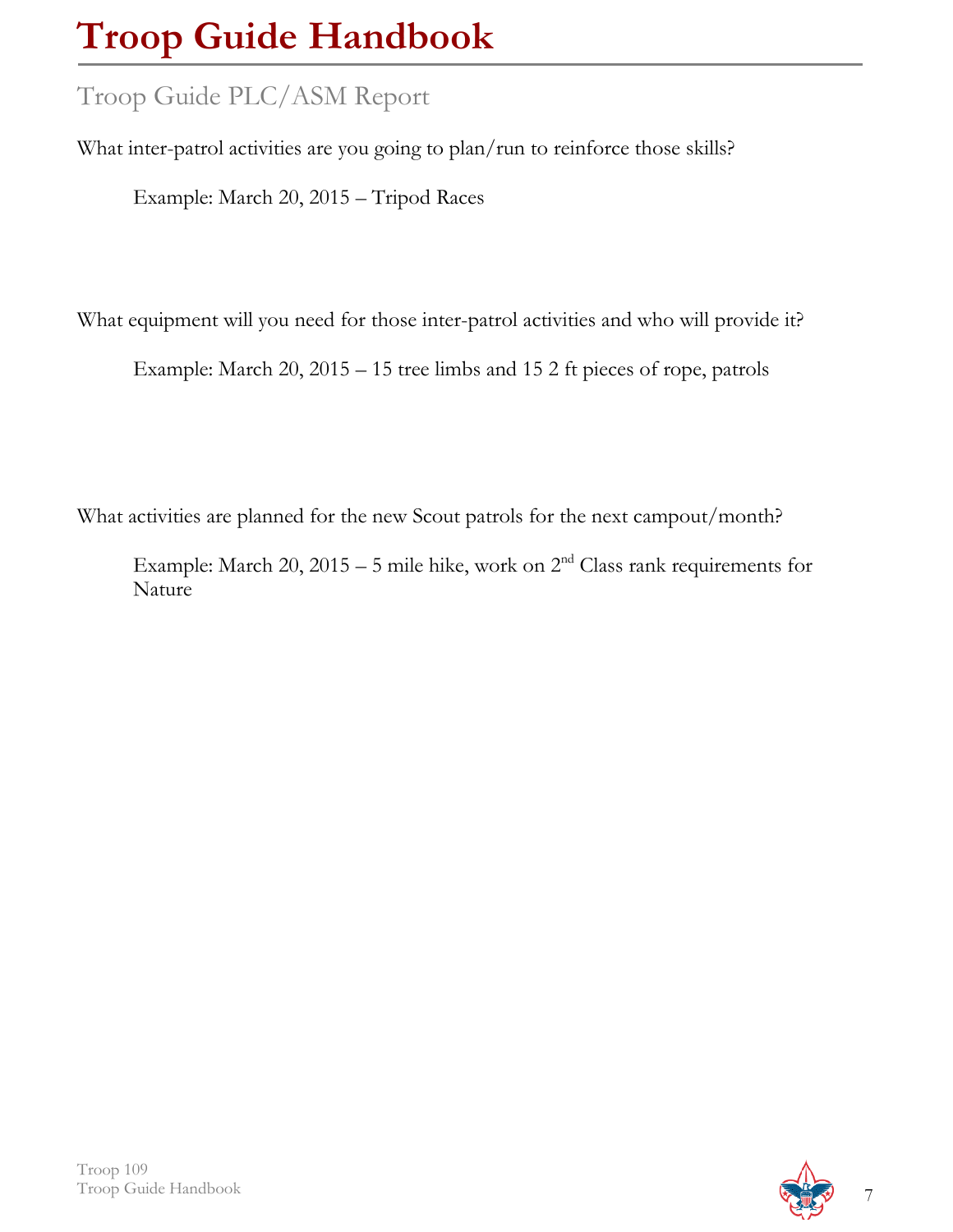### Teaching Responsibilities

As a Troop Guide, your main goal is to make the first year of Scouting a successful, fun, growing experience for the newest scouts in our troop. Giving them an excellent adventure right from the start will help ensure the health of our troop and advancement of individual Scouts.

These teaching sessions are intended to help you guide the Scouts in your charge. Our aim is to support the new Scouts in reaching First Class, as much as we can by providing training and fun to help them reach their goals.

You are expected to use the EDGE method for all your teaching. There should be more DOing that LISTENing by the Scouts. Most sessions take less than 25 minutes to complete so they are perfect for a troop or patrol meeting, or campout. But, they will require a bit of preparation on your part of keep the Scouts focused and engaged.

Some sessions mention the need for materials, such as muffin mix in "Camping Know How I." You may also wish to obtain small prizes for contents to help foster patrol enthusiasm. Check with either the PLC, ASM for Troop Guides, the New Scout Patrol ASM, or the SM about obtaining necessary gear and equipment.

The table below lists the plans in the program according to the rank. To make it easier for Scouts to advance, concentrate on the plans for Tenderfoot, then those for Second Class, and finally First Class. But, use them in the order you feel us most appropriate as they fit into troop meetings, campouts, and monthly themes.

| Joining/Tenderfoot      | <b>Second Class</b>                 | <b>First Class</b>               |
|-------------------------|-------------------------------------|----------------------------------|
| • Camping Know How I    | • Camping Know How II               | Cooking<br>$\bullet$             |
| Camping Know How II     | Leave No Trace<br>$\bullet$         | First Aid: Bandages              |
| Citizenship I           | Cooking<br>$\bullet$                | <b>First Aid: Rescues</b>        |
| Cooking                 | Fires and Fire Safety               | Knots and Lashings II            |
| First Aid: The Basics I | First Aid: The Basics I             | Map and Compass II<br>$\bullet$  |
| Fitness I               | First Aid: The Basics II            | Map and Compass III<br>$\bullet$ |
| Fitness II              | First Aid: Hurry Cases<br>$\bullet$ | Nature II<br>$\bullet$           |
| Forming the Patrol      | Map and Compass I                   | Tech Chip<br>$\bullet$           |
| Knots and Lashings I    | Nature I                            |                                  |
|                         | Totin' Chip                         |                                  |
|                         | Firem'n Chit                        |                                  |

You will need to attend PLC meetings to ensure your plans for teaching the new Scouts are included in the troop's plans. Work with your fellow Troop Guides.

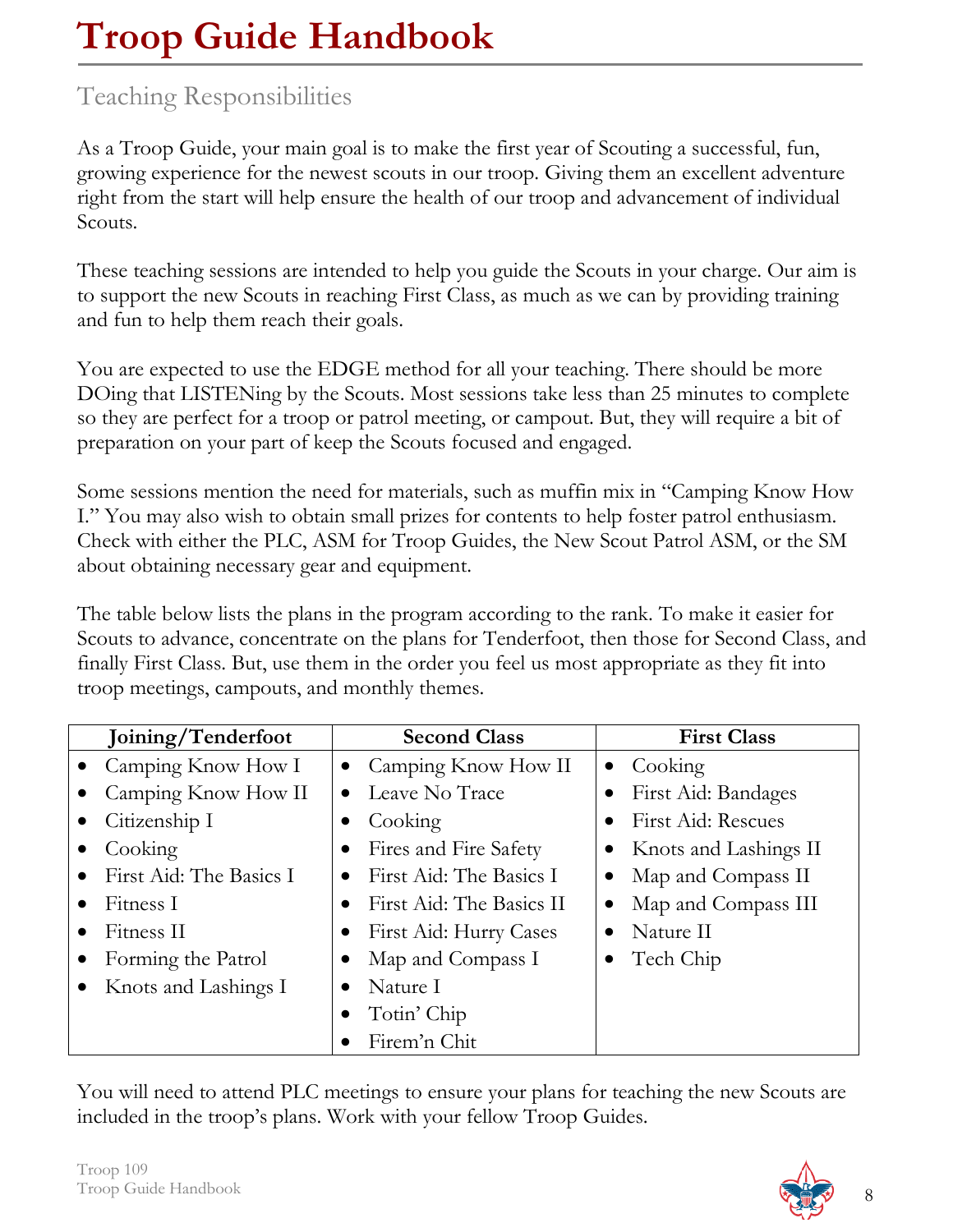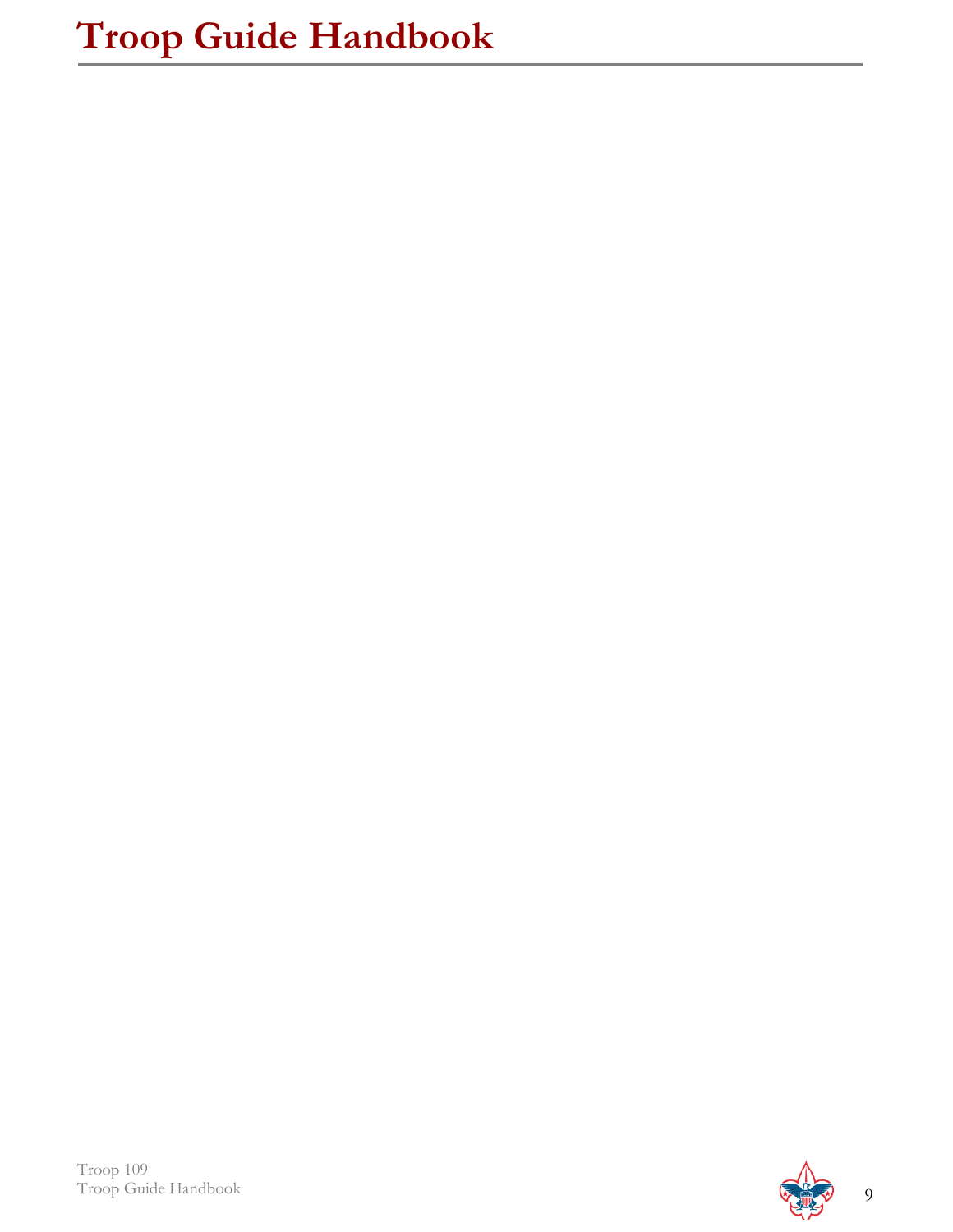| Month/Location                               | Requirement(s)         | <b>Activity/Description</b>                 |  |  |  |  |
|----------------------------------------------|------------------------|---------------------------------------------|--|--|--|--|
| Feb/March                                    | T7, T8, T9             | Forming the Patrol                          |  |  |  |  |
| Feb/March<br>T <sub>1</sub> , T <sub>5</sub> |                        | Camping Know How I                          |  |  |  |  |
| Feb/March                                    | T2, S3b                | Camping Know How II                         |  |  |  |  |
| March outing                                 | T1, T2, T3, T5, S3c,   | Totin' Chip, Fires and Fire Safety          |  |  |  |  |
|                                              | S3e, S3f               | Review campsite selection techniques        |  |  |  |  |
| April                                        | T11, T12, S7b          | First Aid: The Basics I                     |  |  |  |  |
| April                                        | T6, T4, S9b, F5, F11,  | Citizenship                                 |  |  |  |  |
|                                              | T13, S11, F12          |                                             |  |  |  |  |
| April                                        | T10a                   | Fitness I                                   |  |  |  |  |
| April outing                                 | T1, T2, T4, T6, S3g    | Cooking. Stage first aid test, use knots,   |  |  |  |  |
|                                              |                        | practice identifying poisonous plants, fire |  |  |  |  |
|                                              |                        | building contest                            |  |  |  |  |
| May                                          | T <sub>4</sub>         | Knots and Lashings I                        |  |  |  |  |
| May                                          | S <sub>1</sub> a       | Map and Compass I                           |  |  |  |  |
| May                                          | T <sub>10</sub> b      | Fitness II                                  |  |  |  |  |
| May outing                                   | S1b, F1                | Map and Compass III. Take a hike to         |  |  |  |  |
|                                              |                        | complete S1b.                               |  |  |  |  |
| June                                         | S8a, S9a               | Water Safety                                |  |  |  |  |
| June                                         | S <sub>4</sub>         | Court of Honor. Perform flag ceremony to    |  |  |  |  |
|                                              |                        | complete S4                                 |  |  |  |  |
| June                                         | S8, S9                 | Complete swimming requirements              |  |  |  |  |
| June outing                                  | E2, 86                 | Map and Compass II, Nature I, Nature II     |  |  |  |  |
| July                                         | S7c                    | First Aid: The Basics II                    |  |  |  |  |
| July                                         | S7a                    | First Aid: Hurry Cases                      |  |  |  |  |
| August                                       | $\overline{F7a}$ , F7b | Knots and Lashings II                       |  |  |  |  |
| August                                       | F8a, F8c               | First Aid: Rescues                          |  |  |  |  |
| August outing                                |                        | Nature hikes, lashing projects, directions  |  |  |  |  |
|                                              |                        | without compass, cooking, catch ups         |  |  |  |  |
| Nov                                          | F8b                    | First Aid: Bandages                         |  |  |  |  |
| Nov                                          | F8d                    | First Aid: CPR                              |  |  |  |  |
| Dec                                          |                        | COH - Receive 1 <sup>st</sup> Class         |  |  |  |  |

Sample Activities Schedule for First Year Scouts

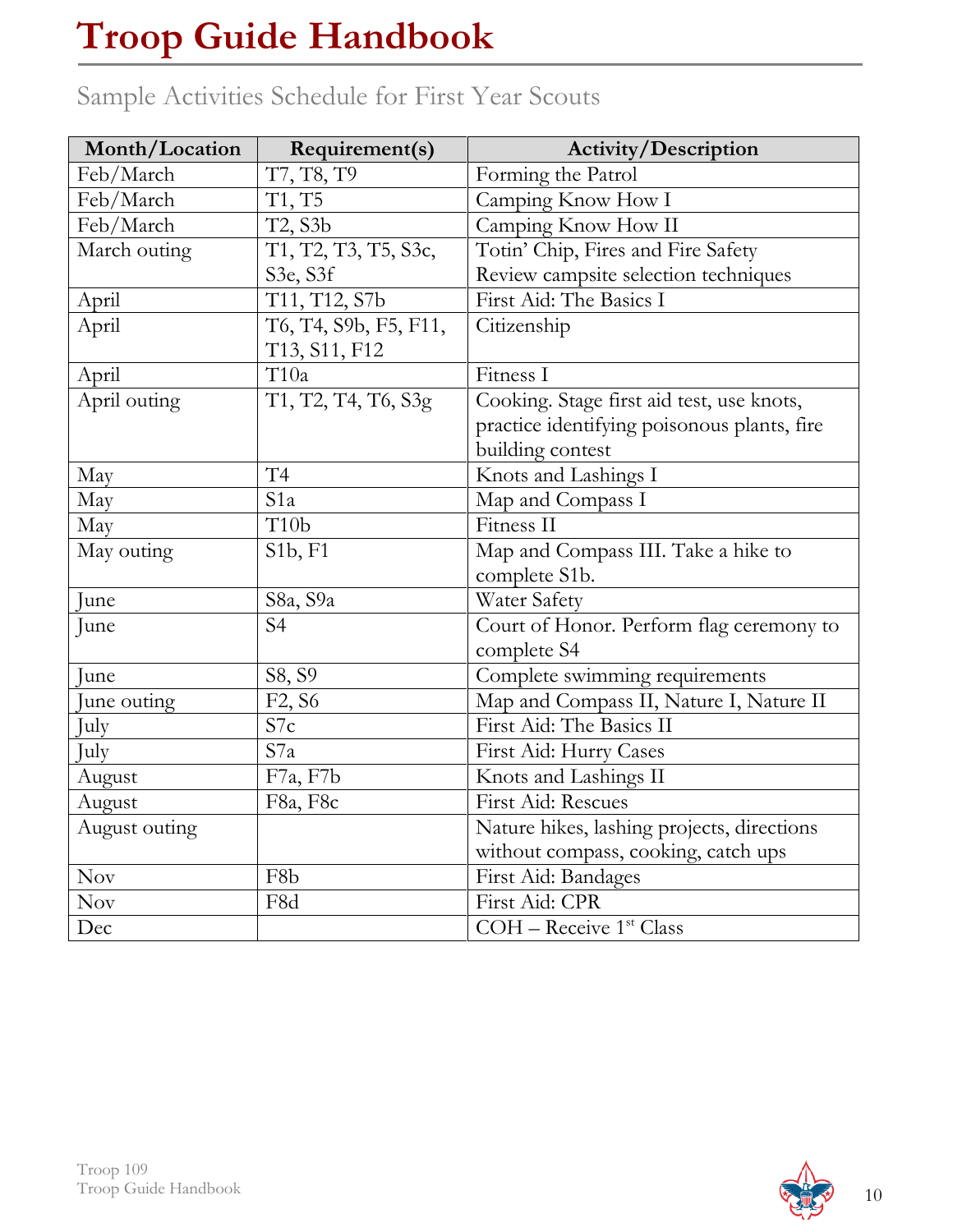### Skills Instruction Teaching Plans

This table lists rank requirements in order, session in which the skills is included, and when to conduct the sessions. This can help you find specific requirement information and what can be used during impromptu sessions.

| $\text{Req} \#$ | $\mathbf{M}$            | $\mathbf C$             | $\mathbf{O}$ | Lesson                 | $\text{Req} \#$         | $\mathbf{M}$ | $\mathbf C$             | $\mathbf{O}$         | Lesson                |
|-----------------|-------------------------|-------------------------|--------------|------------------------|-------------------------|--------------|-------------------------|----------------------|-----------------------|
| Tenderfoot      |                         |                         |              |                        | <b>First Class</b>      |              |                         |                      |                       |
| 1               | $\checkmark$            | ✓                       |              | Camping Know How 1     | 1                       | $\checkmark$ | ✓                       |                      | Map and Compass III   |
| $\overline{2}$  |                         | $\overline{\checkmark}$ |              | Camping Know How II    | $\overline{2}$          |              | $\blacktriangledown$    |                      | Map and Compass II    |
| 3               |                         | $\overline{\checkmark}$ |              | Cooking                | $\overline{\mathbf{3}}$ |              | $\blacktriangledown$    |                      | Leave No Trace        |
| 4a              | $\checkmark$            | $\checkmark$            |              | Knots and Lashings I   | 4a                      | $\checkmark$ | $\overline{\checkmark}$ | $\checkmark$         | Cooking               |
| 4b              | $\checkmark$            | $\checkmark$            |              | Knots and Lashings I   | 4b                      | ✓            | $\checkmark$            | $\checkmark$         | Cooking               |
| 4c              | $\checkmark$            | $\checkmark$            |              | Knots and Lashings I   | 4c                      | ✓            | $\overline{\checkmark}$ |                      | Cooking               |
| $\overline{5}$  | ✓                       | ✓                       |              | Camping Know How I     | 4d                      | ✓            | ✓                       |                      | Cooking               |
| 6               | $\checkmark$            | ✓                       |              | Citizenship            | 4e                      |              | ✓                       |                      | Cooking               |
| $\overline{7}$  | $\checkmark$            | $\overline{\checkmark}$ |              | Forming the Patrol     | $\overline{5}$          | $\checkmark$ | $\overline{\checkmark}$ | $\blacktriangledown$ | Citizenship           |
| 8               | $\overline{\checkmark}$ |                         |              | Forming the Patrol     | 6                       | $\checkmark$ | $\blacktriangledown$    |                      | Nature II             |
| $\overline{9}$  | $\checkmark$            |                         | $\checkmark$ | Forming the Patrol     | $\overline{7a}$         | $\checkmark$ | $\checkmark$            |                      | Knots and Lashings II |
| 10a             | $\checkmark$            | $\checkmark$            | $\checkmark$ | Fitness I              | 7 <sub>b</sub>          | ✓            | $\checkmark$            |                      | Knots and Lashings II |
| 10 <sub>b</sub> | $\checkmark$            | $\checkmark$            | $\checkmark$ | Fitness II             | <b>8a</b>               | $\checkmark$ | $\checkmark$            |                      | First Aid: Rescues    |
| $\overline{11}$ | ✓                       | ✓                       |              | First Aid: Basics I    | 8 <sub>b</sub>          | ✓            | $\checkmark$            |                      | First Aid: Bandages   |
| 12a             | $\checkmark$            | ✓                       |              | First Aid: Basics I    | 8c                      | $\checkmark$ | $\checkmark$            |                      | First Aid: Rescues    |
| 12 <sub>b</sub> | $\checkmark$            | $\checkmark$            |              | First Aid: Basics I    | 8d                      | $\sqrt{}$    | $\overline{\checkmark}$ |                      | First Aid: CPR        |
| Second Class    |                         |                         | 9a           | ✓                      | $\checkmark$            |              | Water Safety            |                      |                       |
| 1a              | $\checkmark$            | $\checkmark$            |              | Map and Compass I      | 9 <sub>b</sub>          |              | $\checkmark$            |                      | Water Safety          |
| 1 <sub>b</sub>  |                         | $\checkmark$            |              | Map and Compass I      | 9c                      |              | $\checkmark$            |                      | Water Safety          |
| $\overline{2}$  | $\checkmark$            | $\checkmark$            |              | Leave No Trace         | 10                      |              |                         | ✓                    |                       |
| 3a              | ✓                       | ✓                       |              | Leave No Trace         | 11                      | ✓            | $\checkmark$            |                      | Citizenship           |
| 3 <sub>b</sub>  |                         | $\checkmark$            |              | Camping Know How II    |                         |              |                         |                      |                       |
| 3c              |                         | $\checkmark$            |              | Totin Chip             |                         |              |                         |                      |                       |
| 3d              |                         | $\checkmark$            |              | Totin Chip             |                         |              |                         |                      |                       |
| 3e              |                         | ✓                       |              | Fires and Fire Safety  |                         |              |                         |                      |                       |
| 3f              |                         | $\checkmark$            |              | Fires and Fire Safety  |                         |              |                         |                      |                       |
| 3g              |                         | $\checkmark$            |              | Cooking                |                         |              |                         |                      |                       |
| $\overline{4}$  | ✓                       | ✓                       | $\checkmark$ | Citizenship            |                         |              |                         |                      |                       |
| $\overline{5}$  | $\checkmark$            | $\checkmark$            | $\checkmark$ | Citizenship            |                         |              |                         |                      |                       |
| 6               | $\overline{\checkmark}$ | $\checkmark$            |              | Nature I               |                         |              |                         |                      |                       |
| 7a              | $\checkmark$            | $\checkmark$            |              | First Aid: Hurry Cases |                         |              |                         |                      |                       |
| $\overline{7b}$ | $\checkmark$            | ✓                       |              | First Aid: Basics I    |                         |              |                         |                      |                       |
| 7c              | $\checkmark$            | $\checkmark$            |              | First Aid: Basics II   |                         |              |                         |                      |                       |
| <b>8a</b>       | $\checkmark$            | $\checkmark$            |              | Water Safety           |                         |              |                         |                      |                       |
| 8 <sub>b</sub>  |                         | ✓                       |              | Water Safety           |                         |              |                         |                      |                       |
| 8c              |                         | $\checkmark$            |              | Water Safety           |                         |              |                         |                      |                       |
| 9a              | $\checkmark$            | $\checkmark$            | $\checkmark$ |                        |                         |              |                         |                      |                       |
| 9 <sub>b</sub>  | $\checkmark$            | $\checkmark$            |              | Citizenship            |                         |              |                         |                      |                       |
| $10\,$          |                         |                         | $\checkmark$ |                        |                         |              |                         |                      |                       |

### Camping Know How I

Troop 109 Troop Guide Handbook 11 **Session Objectives**

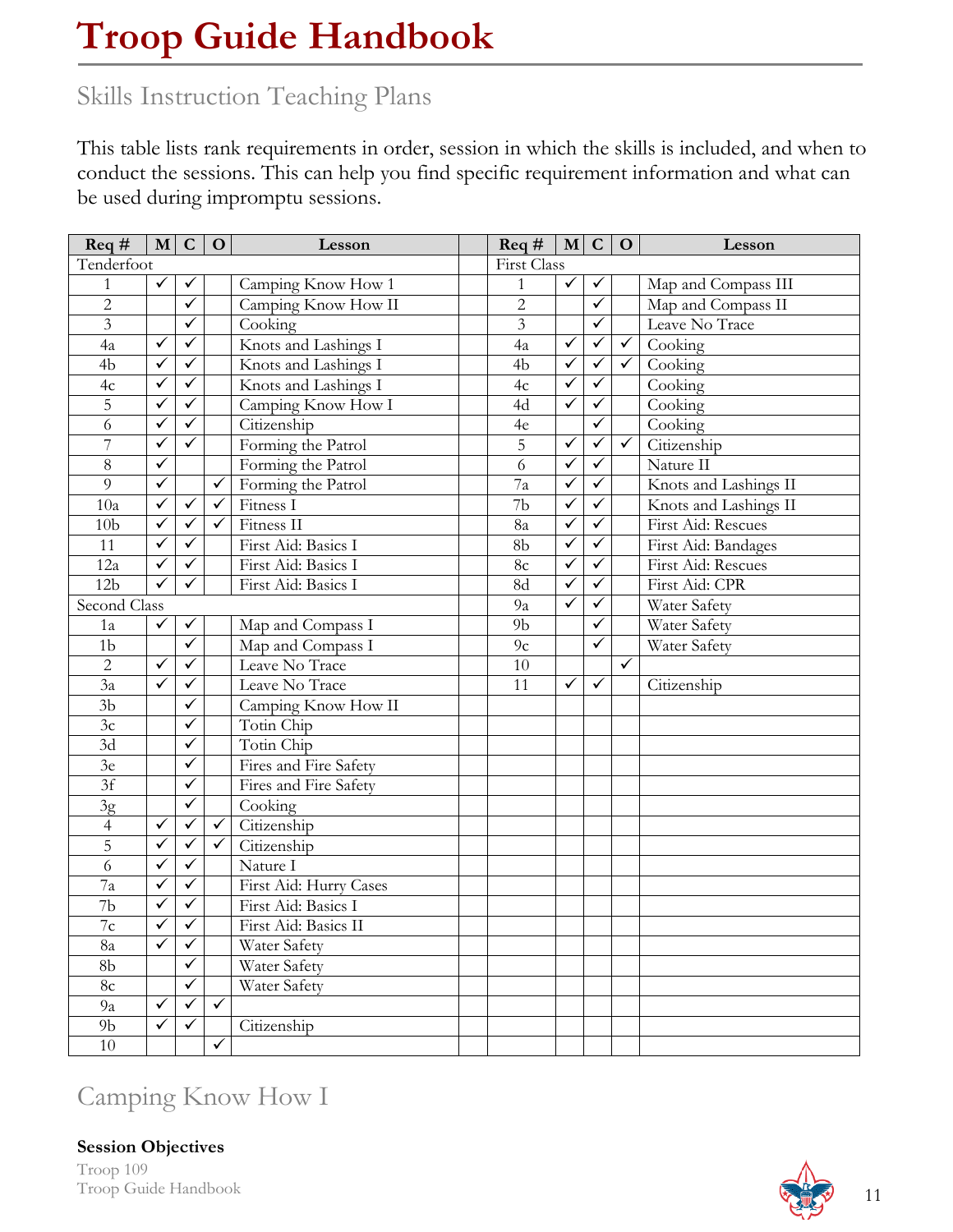Each Scout should be able to:

- Complete advancement requirement T1 and T5
- Know what to bring and what not to bring on a camp out and how to pack.
- Know what equipment is necessary for sleeping comfortably in the outdoors.
- Know safe hiking rules.

#### **Materials Required**

- 
- 
- Pack and pack cover.
- Paper and pencil for each Scout. Overnight clothes for the season.
- Sleeping bag and pad. Usual equipment for an overnight

#### **Discovery**

Before the session, arrange the overnight gear on a table or the floor. Allow Scouts to examine the gear. Ask Scouts how many times they have been camping before and why type of camping it was.

#### **Session Details**

- I. Explain: Help Scouts understand why having the correct equipment is important for safety, comfort, and fun. What happens if it rains and you don't have rain gear? What happens if you have to use the bathroom at night and don't have a flashlight? Ask other leading questions about gear needed on a campout. Tell Scouts proper clothing is important. Ask them what they might bring.
- II. Demonstrate
	- a. Ask Scouts to name and explain the purpose of the equipment items you brought.
	- b. Show Scouts the clothing that you brought and explain its advantages.
	- c. Show Scouts how to pack properly, distributing heavy items, most important items, and waterproofing.

#### III. Guide

- a. Have each Scout write down every item they remember what was packed into the pack, in two minutes. Then, dump everything out and see who remembered the most.
- b. Have Scouts re-pack the pack properly, discussing it together.
- IV. Demonstrate putting the pack cover on the pack. Ask Scouts when the cover should be used while hiking in rain, but more importantly at night. Tell them that keeping their pack outside and covered will provide more comfort and keep the pack dry. This is only needed when backpacking. On weekend campouts, explain about the tent vestibule.
- V. Enable: Show Scouts where in their handbooks they can find clothing and equipment to bring with them on campouts. Tell or show them the list on the troop website too. Tell them if they come to the next campout prepared and early, they will be able to complete requirement T1.
- VI. Discussion of Hiking Rules: Cover each of the following by asking questions.
	- a. LNT cut switchbacks, stay on trail, hike single file, space between Scouts, bikers, horses and pets.
	- b. Off-trail hiking don't do it until high adventure trips. Use durable surfaces like snow, rock, sand, and dirt.
	- c. Road hiking only when necessary. Light-colored clothing, single file, left side, flashlight.
	- d. If lost STOP Stay calm, Think, Observe, Plan.

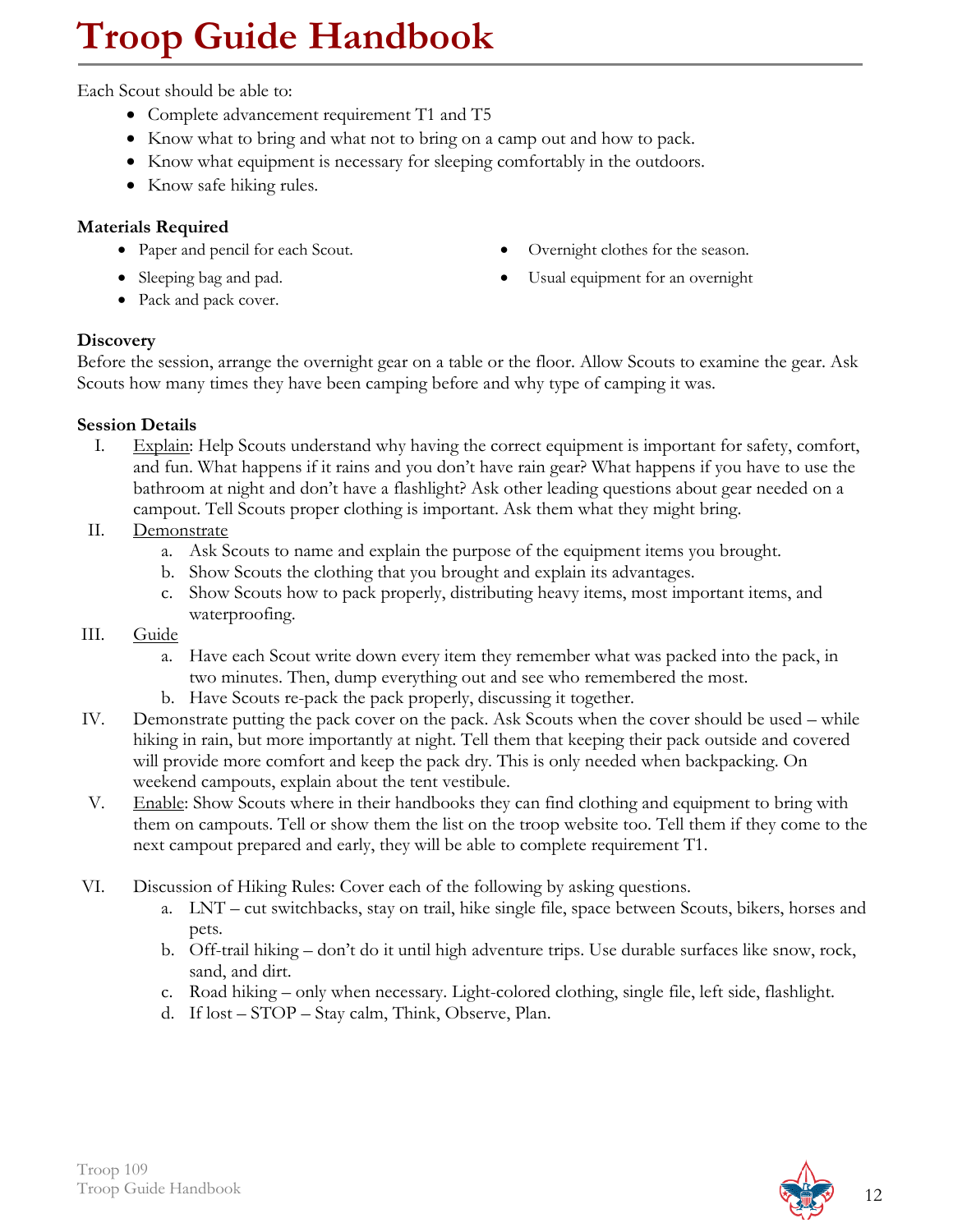### Camping Know How II

#### **Session Objectives**

Each Scout should be able to:

- Complete advancement requirements T2 and S3b.
- Understand the importance of a sleeping pad and proper sleeping bag.
- Know how and where to set up a campsite and tent.

#### **Materials Required**

- 2 tents with poles, stakes, ground cloth
- 2 hammers
- Sleeping bag
- Sleeping pad

#### **Discovery**

Since setting up a tent takes a while, just have their tents in bags ready to go.

#### **Session Details**

- I. Explain: Move outside. Choose a location for a campsite and explain why you chose that spot:
	- a. Level, but with good drainage.
	- b. Free of lumps, stumps, etc.
	- c. Safe from dead limbs
	- d. Size
	- e. Water and Firewood
	- f. Privacy and Permission
	- g. Low environmental impact –leafs and duff rather than green grass. Use established campsites.
- II. Demonstrate: Lay ground cloth and pitch the tent. Ask Scouts if they have ever stayed out in a tent before. Ask the Scouts if they have ever set a tent like this up before. Put the sleeping pad and bag in the tent. Review that leaving packs covered outside or in the vestibule will make the tent more comfortable.
- III. Take the tent down and show the Scouts how it goes into the bag. Make sure you pack it well because the Scouts will use what you do as a guide to what is expected of them.
- IV. Guide: Give a tent to each ½ of the group. Guide them in choosing a spot to camp and setting up their tent. Help them pack their tents away.
- V. Enable: Show Scouts the sections in the Boy Scout Handbook that relate to this session. Tell them that if they know this material, they will be able to complete requirements T2 and S3b at this month's outing.

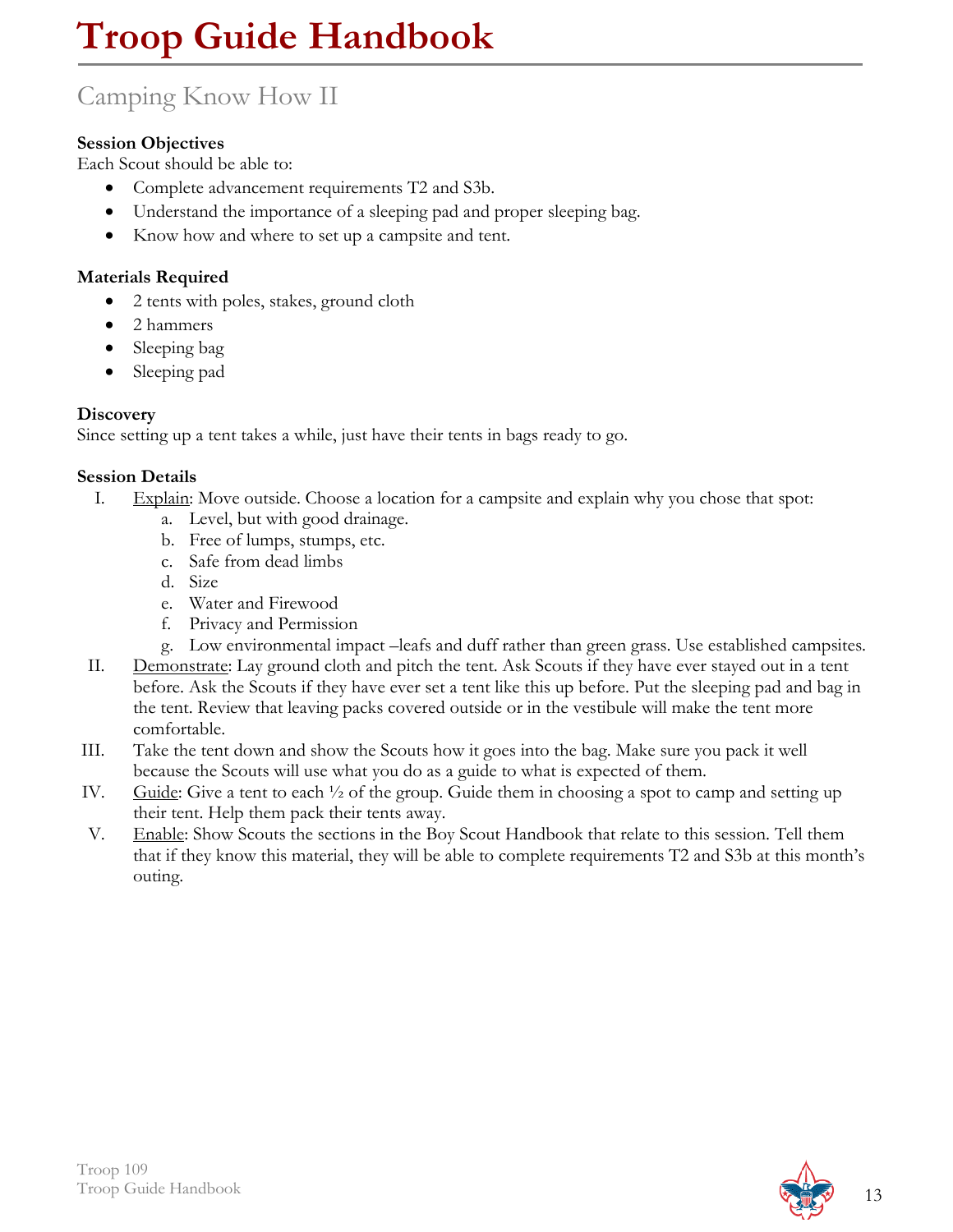### **Citizenship**

#### **Session Objectives**

Each Scout should be able to:

- Complete advancement requirements T6, S9b, F11 and be prepared for S4, S5, F5, T13, S11, F12.
- Properly display, raise, lower and fold the American Flag.
- Explain three R's of personal safety.
- Explain Internet safety and cyberbully safety.

#### **Materials Required**

• Flag pole and American flag.

#### **Discovery**

Ask how many of them know how to properly display the flag and how many have participated in a flag ceremony before. If you're doing this on a campout, have some experienced Scouts lash a flagpole for you beforehand.

#### **Teaching-Learning**

- I. Go over the rules for displaying the American flag found in the *Boy Scout Handbook* (pg 74-75). Its better to ask questions rather than state facts. Use the "Flag Quiz" in the appendix as an example and add your own.
- II. Use EDGE to teach Scouts how to fold the American flag.
- III. Go to the flag pole and use EDGE to teach scouts how to properly raise and lower the Flag. a. Cover Hoisting, Flying, Lowering, Half-Staff.
- IV. Review the Three R's on page 65.
- V. Review Internet Tips on page 51.
- VI. Review Online Citizenship on page 61.
- VII. Recite the Scout Law. Explain that each Scout will need to have an example of four different points that he has demonstrated in his life to complete requirements T13, S11, and F12. He should start looking for examples now and remembering them.
- VIII. Explain that Helpful, Friendly, and Kind mean that we should care for others and help out. Our daily "Good Turn" helps us keep that in mind. For Second Class, each Scout will need to perform at least 1 hour of service – but don't limit yourself to 1 hour, that's just a start.
	- IX. Explain that each Scout has the responsibility to complete F5 on his own to learn about constitutional rights and obligations of citizens.
	- X. Explain that inviting a friend to join him in Scouts for requirement F10 is a way to be friendly and loyal. He must do it on his own and discuss it with the Scoutmaster.

#### **Application:**

Scouts should participate in a formal flag ceremony to complete S4 and use what they have learned.



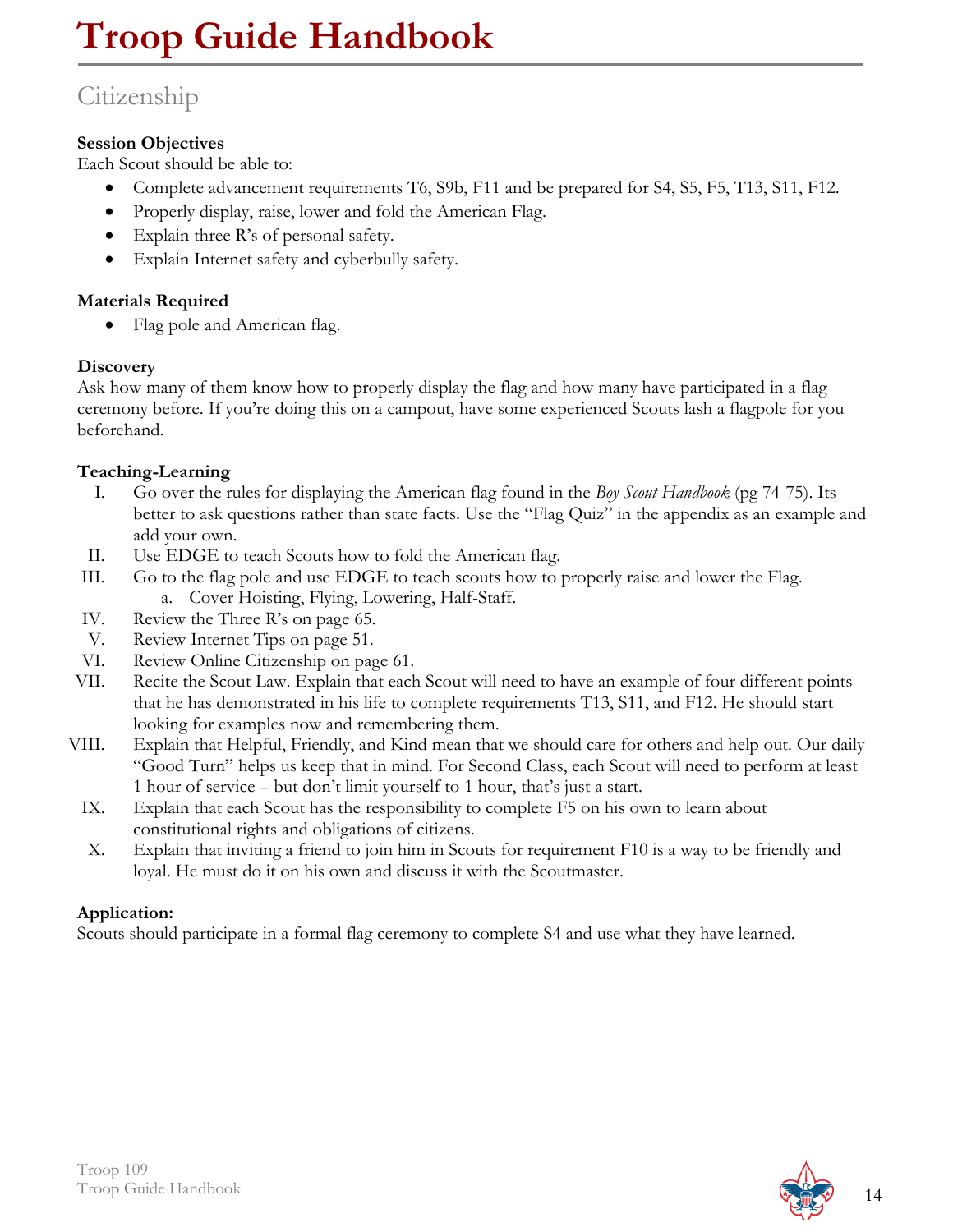### Fires and Fire Safety

#### **Session Objectives**

Each Scout should be able to:

- Complete advancement requirement S3e, S3f.
- Understand the Outdoor Code and Leave No Trace as it relates to fire safety.
- Light and be safe with wood fires and lightweight stoves.

#### **Materials Required**

- Firem'n Chit Cards and Outdoor Code cards for each participant.
- Fire starters, fire aids, tinder, kindling, wood, and water.
- Backpacking stoves, fuel, funnel, matches

#### **Discovery**

- Display several different types of fire starters flint/steel, sparker, bow drill, matches, lighter. Have scouts arrange them from easiest to most difficult.
- Display several fire starting aids dryer lint, wax/sawdust, candle, Pringles, …
- Have piles of tinder, kindling, and wood. Ask if Scouts know the difference between them.

#### **Teaching-Learning**

- I. Explain the Outdoor Code and what it means. Hand out Outdoor Code cards to each participant. Describe the Minimize Campfire Impact ethics of Leave No Trace – use campfires only in existing fire rings.
- II. Fire Safety: (have a discussion, letting scouts answer your questions as much as possible)
	- a. Three things are needed to have fire: Fuel, Oxygen, Heat remove one and fire goes out.
	- b. Where can I build a fire? In existing fire ring, away from burnables (grass, brush, limbs)
	- c. What precautions are taken before lighting a fire? water, wind, fire bans, permits.
	- d. What guidelines while fire is burning? Monitor it, no horseplay, keep it small.
	- e. How is a fire extinguished? Burn to ash. Sprinkle water and stir. Repeat until cold.
	- f. How is site cleaned up? Scoop out cold ash and scatter far from campsite.
- III. Fires: (use EDGE to teach scouts to lay and light fires)
	- a. Explain fires are for cooking, heat, and entertainment. We have to make our own fires.
	- b. Demonstrate laying a TeePee. Emphasize air space, tinder, kindling, lighting spot, wind direction, having extra wood ready. Demonstrate match lighting and starting the fire.
	- c. Guide Scouts in laying their fires. Make them tall and thin instead of flat and wide, and emphasize air space. Give each Scout 5 matches to practice lighting, but not light their fire.
	- d. Enable have Scouts take their fire lays apart. From scratch, have each build a fire and then light it.
- IV. Lightweight stoves
	- a. Demonstrate proper storage, filling, priming, lighting, extinguishing of the stoves.
	- b. Have teams of 3 take turns lighting and extinguishing stoves, with close supervision!
- V. After the presentation, sign and hand out Firem'n Chit cards to each participant. Tell them they must live up to their responsibility to keep fires safe.

#### **Application: Fire Building Contest**

Divide Scouts into buddy teams. Have each team build a fire as quickly as they can. Have the Scouts light the fires with as few matches as possible to emphasize good fire lay rather than speed.

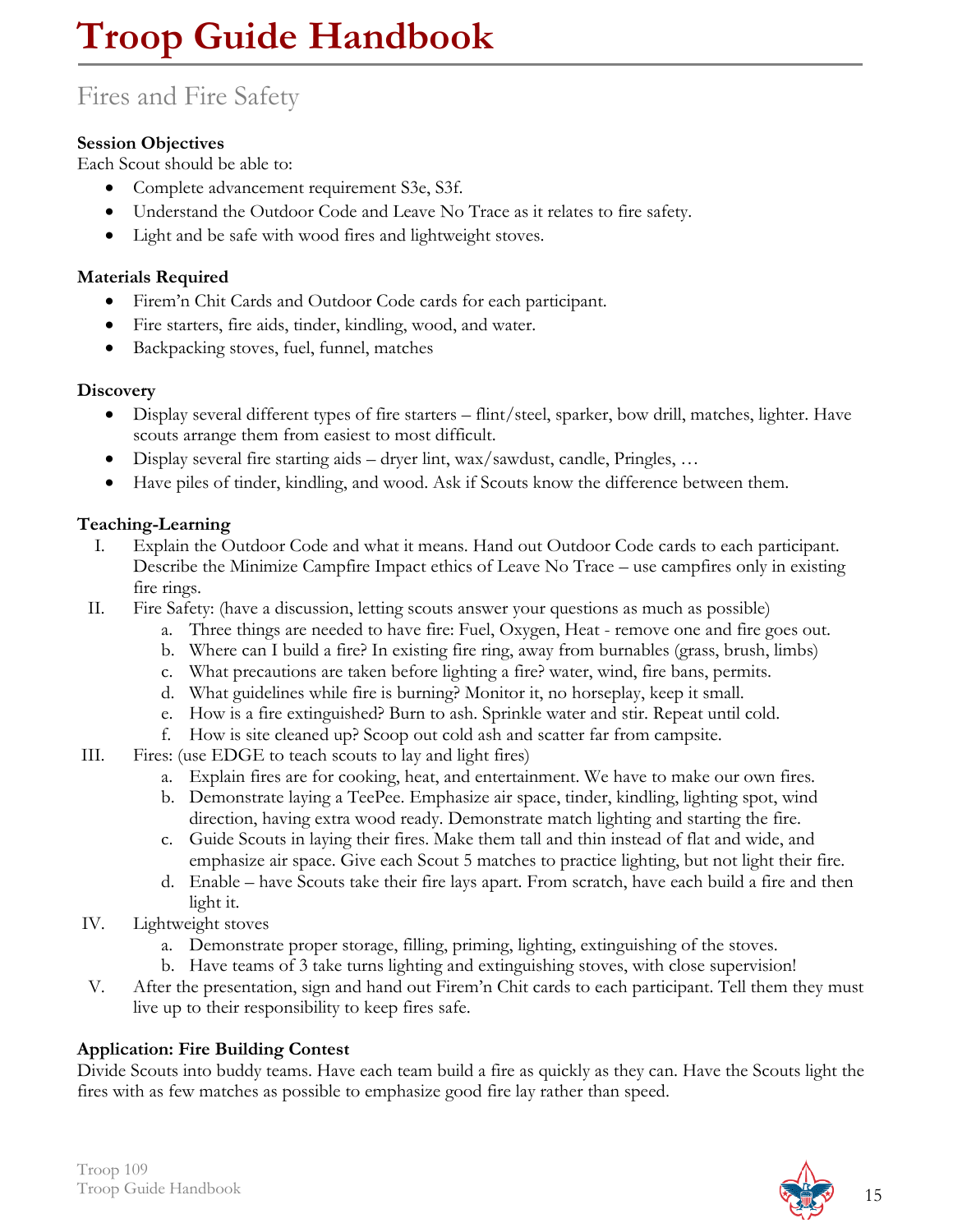### First Aid: Basics I

#### **Session Objectives**

Each Scout should be able to:

- Complete advancement requirements T11, T12a, T12b, S7b.
- Assemble a personal first aid kit to take on hikes.
- Treat for minor first aid (simple cuts, minor burns, nosebleed, bites and stings).
- Care for a choking victim.

#### **Materials Required**

- First aid practice kit, troop first aid kit, personal first aid kit, fake wounds
- CPR faceguard and gloves kits.
- Bandages suitable for simple cuts, burns, etc.

#### **Discovery**

Display the personal first aid kit and troop first aid kit. Ask Scouts who will provide first aid when we are out camping and someone gets hurt? (We need to be able to help each other)

#### **Teaching-Learning**

- I. What is in a first aid kit?
	- a. Briefly go through the items in your troop first aid kit and their uses. (page 128)
	- b. Show the contents of the small personal kit. (page 127)
- II. Use EDGE to teach Scouts how to administer simple First Aid (pg 136-143, 148). They must demonstrate the skill, not just tell how they would do it. Use fake wounds or red marker, water, bandaids, moleskin, … as required. You already xxplained the need to know first aid. Demonstrate a problem on a scout. Then, Guide Scout buddies to do the problem on each other and show you their results. Then, do the next problem. If they performed the first aid adequately, they are Enabled. Otherwise have them practice more.
	- a. Simple cuts and scratches
	- b. Blisters on hand and foot
	- c. First degree burns
	- d. Bites or Stings of insects and ticks
	- e. Poisonous snakes
	- f. Nosebleed
- III. Poisonous Plants: (pg 138-139)
	- 1. Tell how to identify three poisonous plants.
	- 2. To treat: wash skin, wash clothes, relieve itching with lotion.
- IV. Use EDGE to teach Scouts how to care for choking victim. (pg 134) (Show positioning, but do NOT actually do abdominal thrusts or backblows). Demonstrate on one Scout, then have buddy pairs act it out and show you their positions.
	- a. Encourage continued coughing since some air is getting in.
	- b. If coughing and breathing stop, do abdominal thrusts and backblows. (do NOT actually do these!!!)
	- c. If victim goes unconscious, lower him to the floor and switch to rescue breaths and chest compressions.

#### **Application:**

Scouts make their own first aid kit. Ask the Scoutmaster if the troop has items to make personal kits. Scouts should identify a poison ivy plant in the wild.

Troop 109 Troop Guide Handbook 16 and 16 and 16 and 16 and 16 and 16 and 16 and 16 and 16 and 16 and 16 and 16 and 16 and 16 and 16 and 16 and 16 and 16 and 16 and 16 and 16 and 16 and 16 and 16 and 16 and 16 and 16 and 16 and 16 an

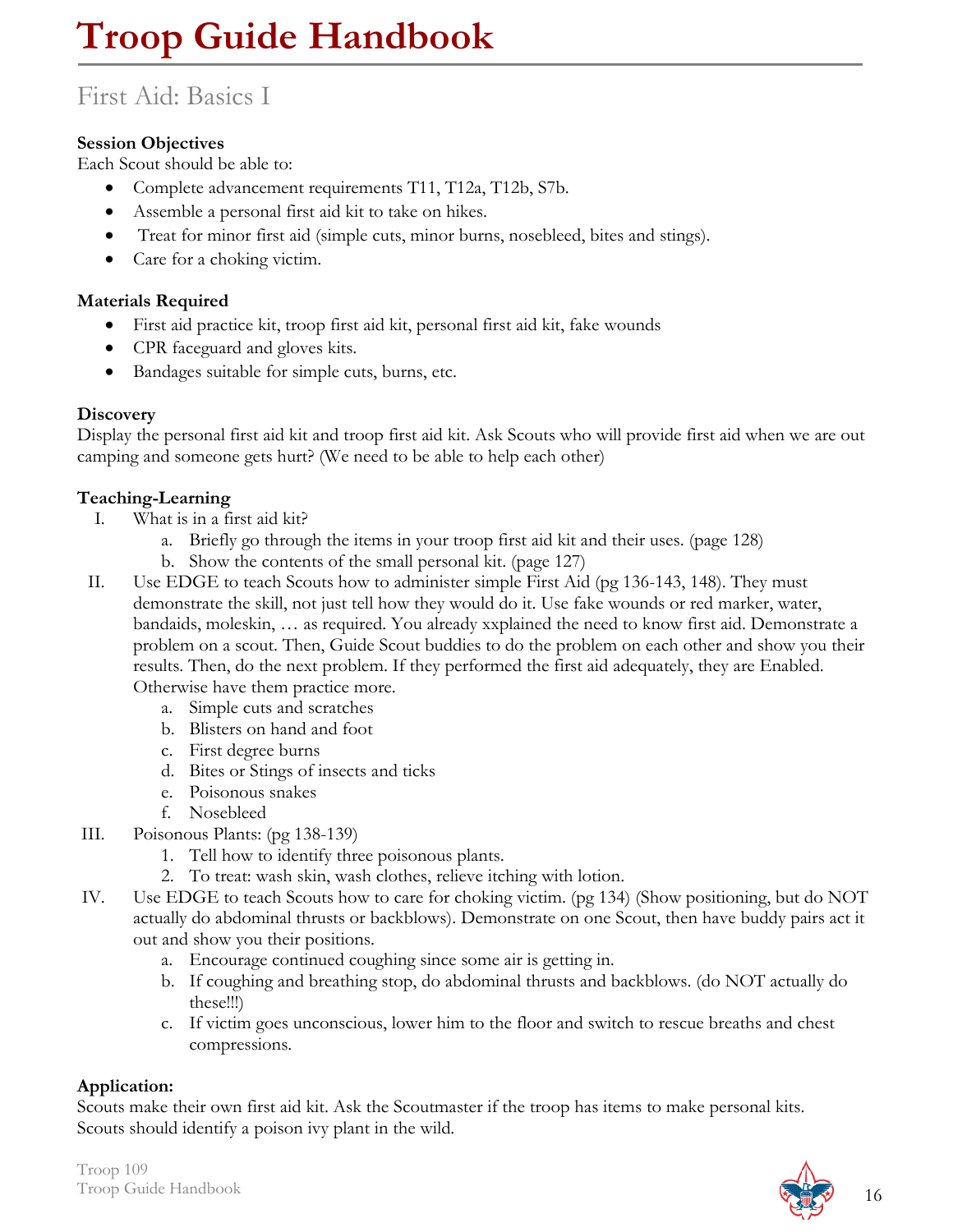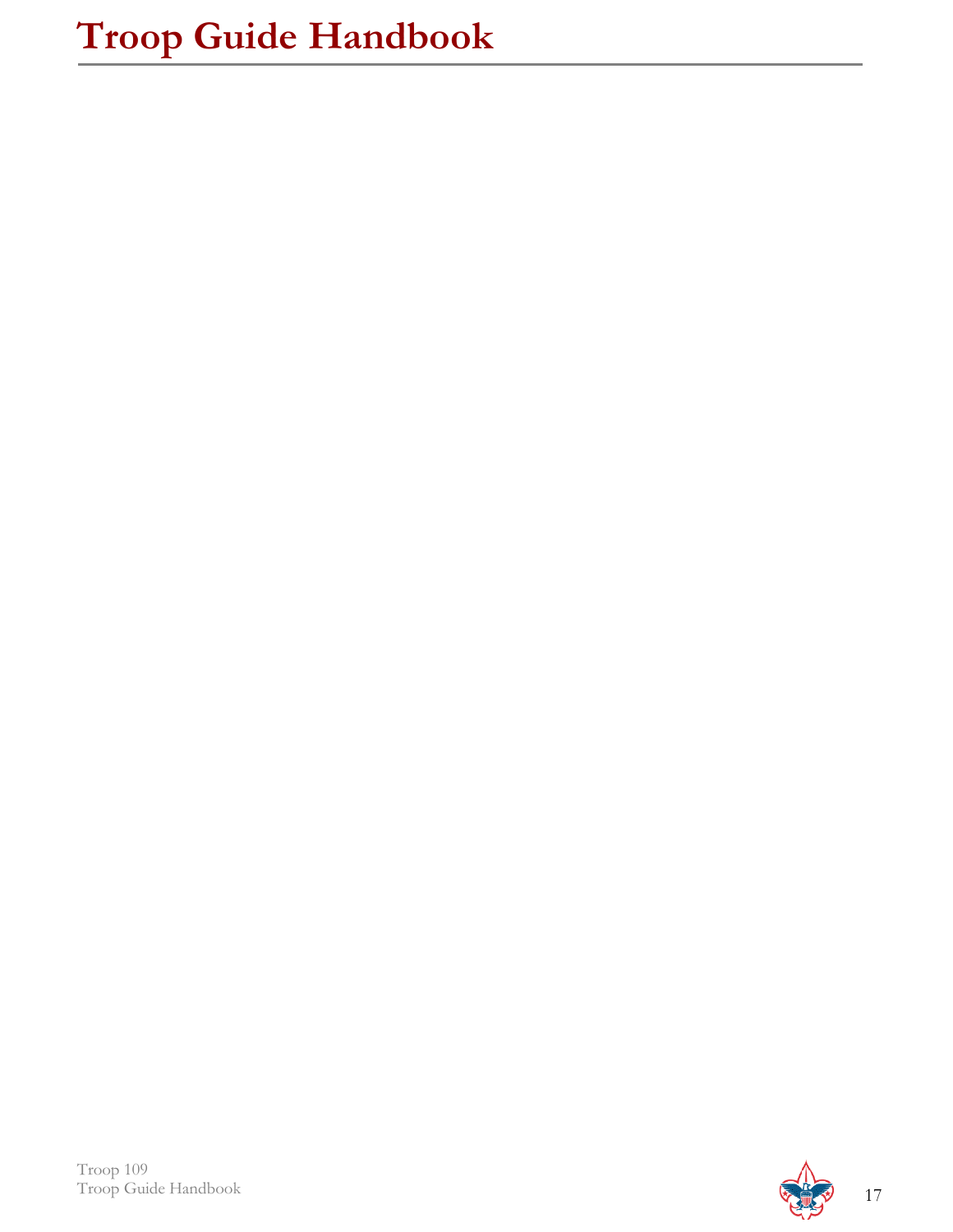### First Aid: Basics II

#### **Session Objectives**

Each Scout should be able to: (pages 140, 144-153, 170-171)

Prepare for advancement requirement S7c

#### **Materials Required**

- Practice first aid kits and wounds
- Q-tips
- Tweezers
- Water bottle
- Blanket
- Bandages

#### **Discovery**

Swap stories of getting hurt. Find out the worst injury ever experienced by the Scouts.

#### **Teaching-Learning**

Use EDGE to teach Scouts how to administer First Aid for 7 situations (pg 140, 144-153, 170-171) They must demonstrate the skill, not just tell how they would do it. Use fake wounds or red marker, water, bandaids, gauze pads, … as required. Demonstrate a problem on a scout. Then, Guide buddy pairs to do the problem on each other and show you their results. Then, do the next problem. Tell scouts there will be scenarios at future troop meetings. Each scenario they complete correctly will get one of the required items checked off. (Remember to have PLC plan time for scenarios!)

- I. Object in eye (pg 145)
- II. Bite of suspected rabid animal (pg 140) wash and flush with water, cover with sterile bandage.
- III. Puncture wound infection is a high risk
	- a. Nail and Splinter (pg 145)
		- 1. Remove debris with tweezers, flush with forceful water stream, and apply bandage.
		- 2. If it is a large embedded object, such as a stick or stake, do not remove it.
	- b. Fishhook (pg 146) prevent by using barbless hooks!
		- 1. Cut the line, take victim to a doctor for removal.
		- 2. If in the backcountry, yank the hook out with string.
- IV. Second degree burns (pg 148-149) 2nd degree burns have blisters, 1st degree do not.
	- a. First Aid:
		- 1. Place the injury in cool running water until the pain lessens.
		- 2. Dry the injury, then apply a sterile dressing and bandage loosely to keep clean.
		- 3. **Do not** break blisters.
		- 4. **Do not** apply creams, ointments, or sprays.
- V. Heat exhaustion (pg 150)
	- a. Symptoms: pale clammy skin from perspiration, nausea, tiredness, dizziness, fainting, headache, muscle cramps, weakness.
	- b. First Aid:
		- 1. Lay patient in a cool shady spot with feet raised.
		- 2. Fan him and apply cool wet cloths. Give him sips of water, if he is alert.
- VI. Shock (pg 170-171) Shock occurs in **every** serious injury to some extent
	- a. Symptoms: restlessness, irritability, weakness, confusion, fear, dizziness, nausea, thirst; moist skin, clammy, cool, pale; quick and weak pulse; shallow, rapid, irregular breathing.
	- b. First Aid:
		- 1. Call for help shock is a life-threatening condition.
		- 2. Lay victim down and raise feet 12 inches if there is no head, neck, or back injury.
		- 3. Keep him comfortably warm or cool, as needed due to environment.

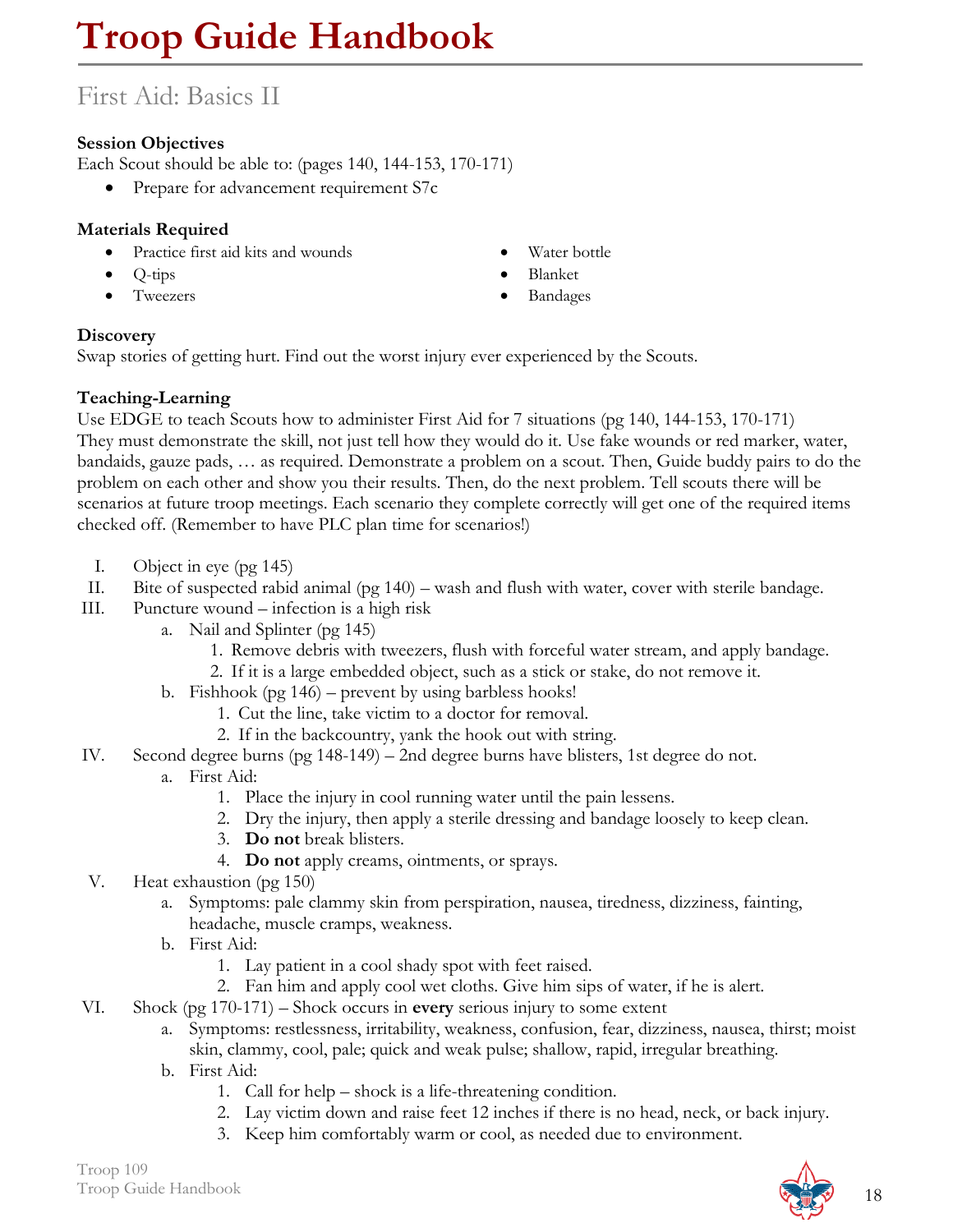### First Aid: Bandages

#### **Session Objectives**

Each Scout should be able to: (pages 155-161)

- Complete advancement requirement F8b
- Construct and use the bandages for the head, upper arm, sprained ankle and collarbone.

#### **Materials Required**

- Practice first aid kits
- Splinting materials
- Roller bandages
- SAM splints

#### **Discovery**

Ask if anyone has broken a bone, sprained a joint, worn a cast.

#### **Teaching-Learning**

- I. Use EDGE to teach Scouts how to apply bandages. Explain what splints are.(pg 158)
- II. Demonstrate each bandage. Guide Scouts in applying bandages to their buddy.
	- a. Sprained ankle (pg 154-155)
	- b. Head (pg 155)
	- c. Upper arm (pg 159)
	- d. Collar Bone (pg 159)
- III. Tell Scouts that they will use these skills later this month to complete their requirement. (At the PLC, request a first aid event at the outing or scenarios at a troop meeting.)

#### **Application: Bandage Relay**

Divide the patrol into two teams. Provide patrols with a list of bandages. At the signal ("Go") one member of each team will run forward and apply the first bandage to the 'victim.' It must be certified correct. Then the next member does the second one and so on. The first team finished wins.

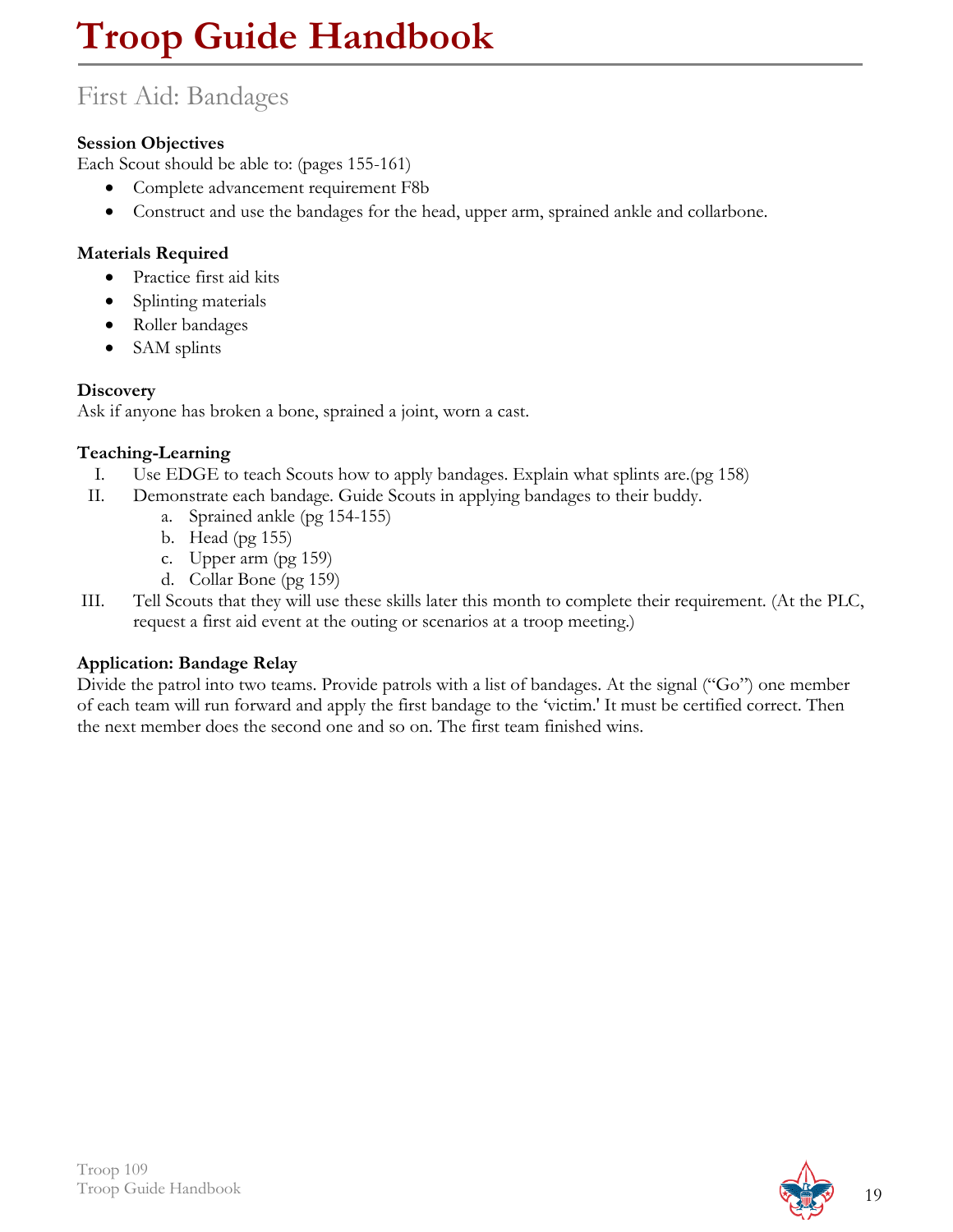### First Aid: CPR

#### **Session Objectives**

Each Scout should be able to: (pg 163-166)

- Complete advancement requirement F8d.
- Describe the five signs of a heart attack.
- Tell the steps in CPR.

#### **Discovery**

Ask what the leading cause of death is: Heart Disease Ask who will probably have a heart attack, adult or Scout? An adult

#### **Teaching-Learning**

- I. Ask what the Five Signs of a Heart Attack are: (pg 166)
	- a. Uncomfortable pressure, squeezing, fullness or pain in the chest, possibly spreading to neck and arms
	- b. Unusual sweating
	- c. Nausea
	- d. Shortness of breath
	- e. A feeling of weakness
- II. Use EDGE to teach Scouts the basic steps of CPR. Either use CPR manikins or a large pillow for the body. Remember ABCs – Airway, Breathing, Circulation:
	- a. Check that the scene is safe for you to help
	- b. Check that the victim is unresponsive (shake and shout)
	- c. Tell someone to call for help
	- d. Check for breathing cheek by face, looking down body
	- e. Open Airway head tilt, chin lift
	- f. Check for breathing again, while keeping airway open.
	- g. Using a mouth shield, give 2 breaths
	- h. Give 30 chest compressions
	- i. Repeat G and H until help arrives, it becomes unsafe, or you are physically exhausted.

#### **Application:**

Have the Scoutmaster or other CPR-certified person available for discussion. Recommend every Scout get certified in CPR so they really know it. (Note, however, that scouts do not have to be certified to complete requirement F8d.)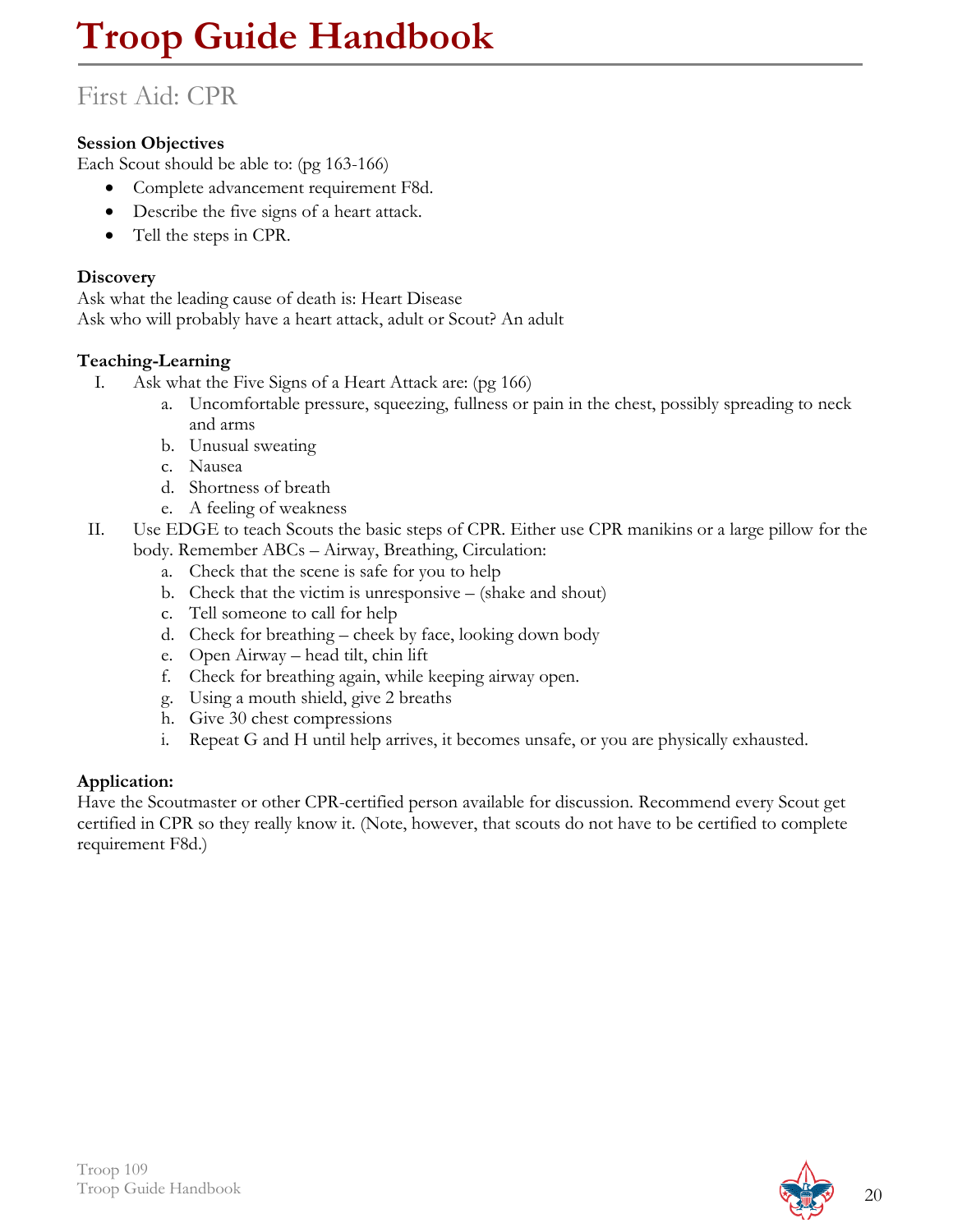### First Aid: Hurry Cases

#### **Session Objectives**

Each Scout should be able to: (pages 162-170)

- Complete advancement requirement S7a.
- Treat for the hurry cases of stopped breathing, serious bleeding, and internal poisoning.

#### **Materials Required**

- Practice first aid kits
- Roller bandages
- Gauze pads

#### **Discovery**

Ask Scouts to take their pulse using the Brachial artery. Tell them this is the one in the arm. See how many can find where this is. Then, try other spots – neck, wrist, ankle.

#### **Teaching-Learning**

- I. Use EDGE to teach how to handle Serious Bleeding: (pg 167)
	- a. Tell someone to call for help.
	- b. Apply Direct Pressure
		- 1. Cover the wound with a sterile pad (or a bandanna, shirt, or any clean cloth)
		- 2. Press hard
		- 3. Wrap the pad firmly in place.
		- 4. If the pad becomes soaked with blood, do NOT remove it. Place another on top of it.
	- c. Treat for Shock.
- II. Use EDGE to teach how to handle Stopped Breathing: (pg 162-164)
	- a. Check that the scene is safe for you to help
	- b. Check that the victim is unresponsive (shake and shout
	- c. Tell someone to call for help
	- d. Check for breathing cheek by face, looking down body
	- e. Open Airway head tilt, chin lift
	- f. Check for breathing again, while keeping airway open.
	- g. Perform CPR until help arrives, it becomes unsafe, or you are physically exhausted.
- III. Discuss what to do for Internal Poisoning: (pg 169-170)
	- a. Check that it is safe for you to help.
	- b. Quickly take the poison container (if available) to the phone.
	- c. Call a poison control center or emergency medical center and follow their instructions.
	- d. Treat for Shock and check breathing frequently.
	- e. Save all containers and vomit.

#### **Application:**

Tell Scouts that they will use these skills later this month to complete their requirement. (At the PLC, request a First Aid event at the outing or scenarios at a troop meeting.)

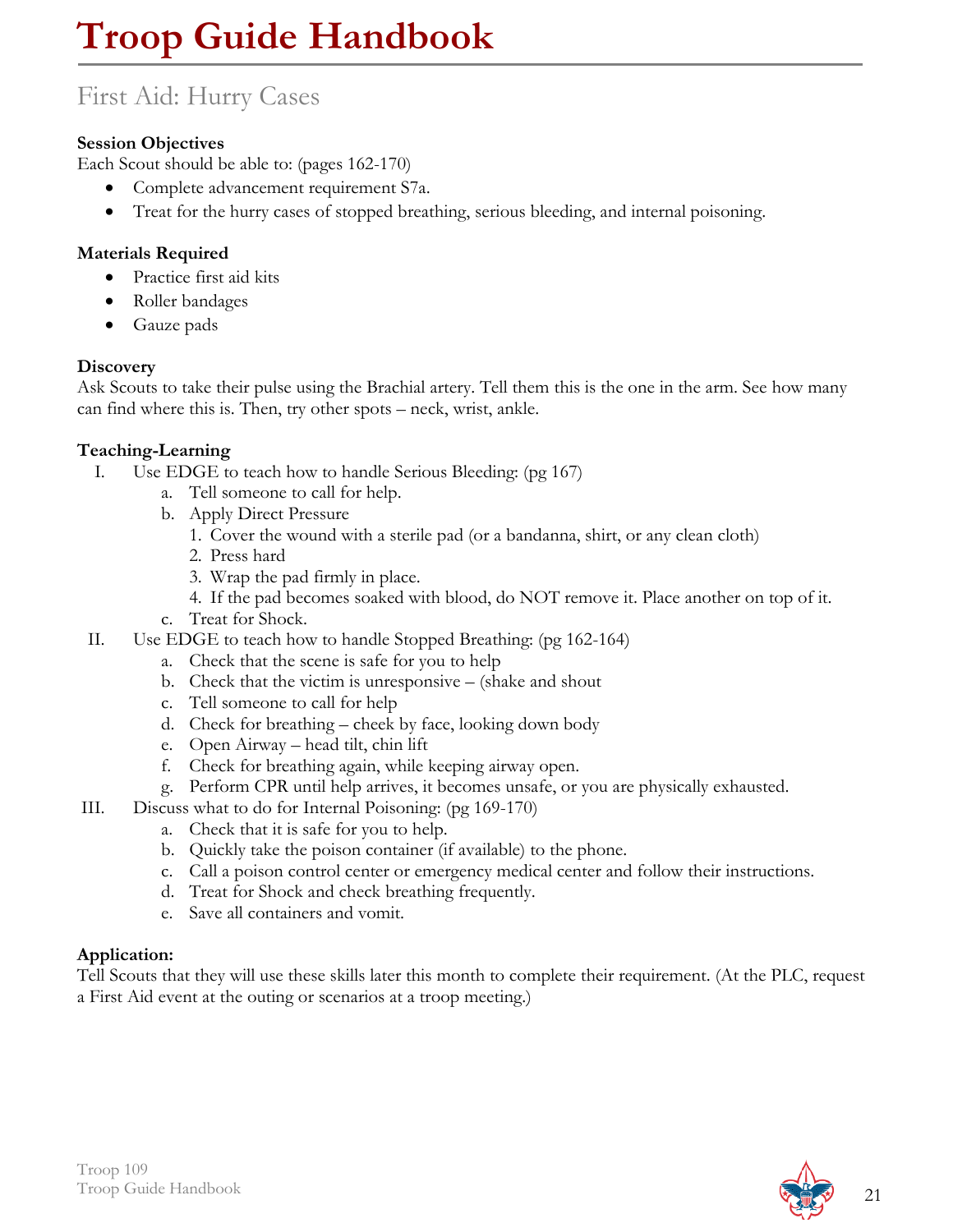### First Aid: Rescues

#### **Session Objectives**

Each Scout should be able to: (pages 154, 172-175, 388-389)

- Complete advancement requirement F8a and F8c.
- Demonstrate the carries used to transport a victim.
- Tie the bowline.

#### **Materials Required**

- Ropes for Scouts to tie bowline.
- Old large jacket to wear for clothes drag (optional)
- Poles and blankets for stretcher (optional)

#### **Discovery**

Have all Scouts line up for a race. Tell them that their right ankle can take no pressure. If it touches the floor, they are out of the race. See who can run the race fastest.

#### **Teaching-Learning**

- I. Use EDGE to teach how to move a person out of a smoke filled room. (pg 174) Buddy pairs practice.
	- a. Blanket Drag
	- b. Clothes Drag
	- c. Ankle Drag
- II. Use EDGE to teach how to transport a person with a sprained ankle. (pg 175) Buddy pairs practice.
	- a. Walking Assist
	- b. Pack-strap Carry only a person smaller than you
	- c. Two-Handed Carry
	- d. Four Handed Seat Carry
	- e. If you have time, use the pictures on page 173 to construct and use a stretcher.
- III. Use EDGE to teach the Bowline (pg 388). The bowline is the rescue knot. Remember the rabbit goes out the hole, around the tree and back in the hole.

#### **Application: Carry Relay**

Divide the patrol into two teams. Set up a start line and another approximately 25 yards away as a turning line. Have Scouts practice one carry going down and one coming back. The first team to complete all four carries wins.

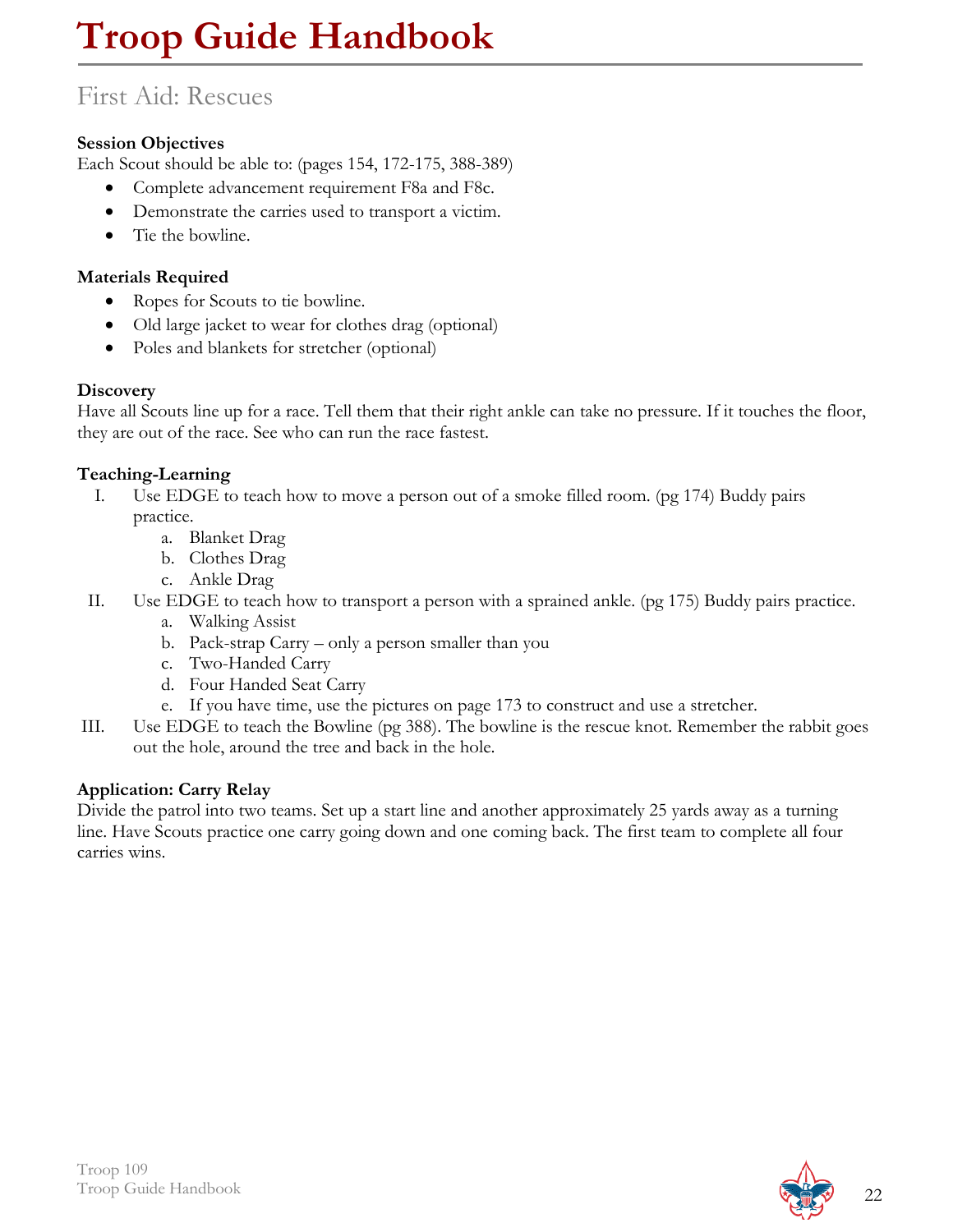### Fitness I

#### **Session Objectives**

Each Scout should be able to:

Complete advancement requirement T10a.

#### **Materials Required**

- Exercise chart for each scout or their handbook
- A pull-up bar
- A stopwatch
- A location suitable for doing fitness tests in T10a.

#### **Application:**

Have Scouts record their best in the tests listed. Record these for your records as well.

Part of this requirement is to practice for 30 days. Scouts should bring back their completed chart to show they practiced before the 30-day check.

#### **Fitness II**

To be completed at least 30 days after the completion of Fitness I

#### **Learning Objectives**

Each Scout should be able to:

• Complete advancement requirement T10b

#### **Materials Required**

- Completed exercise chart from each scout or use their handbook
- A pull-up bar
- A stop watch
- A location suitable for doing fitness tests in T10b.

#### **Application:**

Have Scouts record their best in the tests listed. Record these for your records as well. If they have shown improvement they have completed T10b.

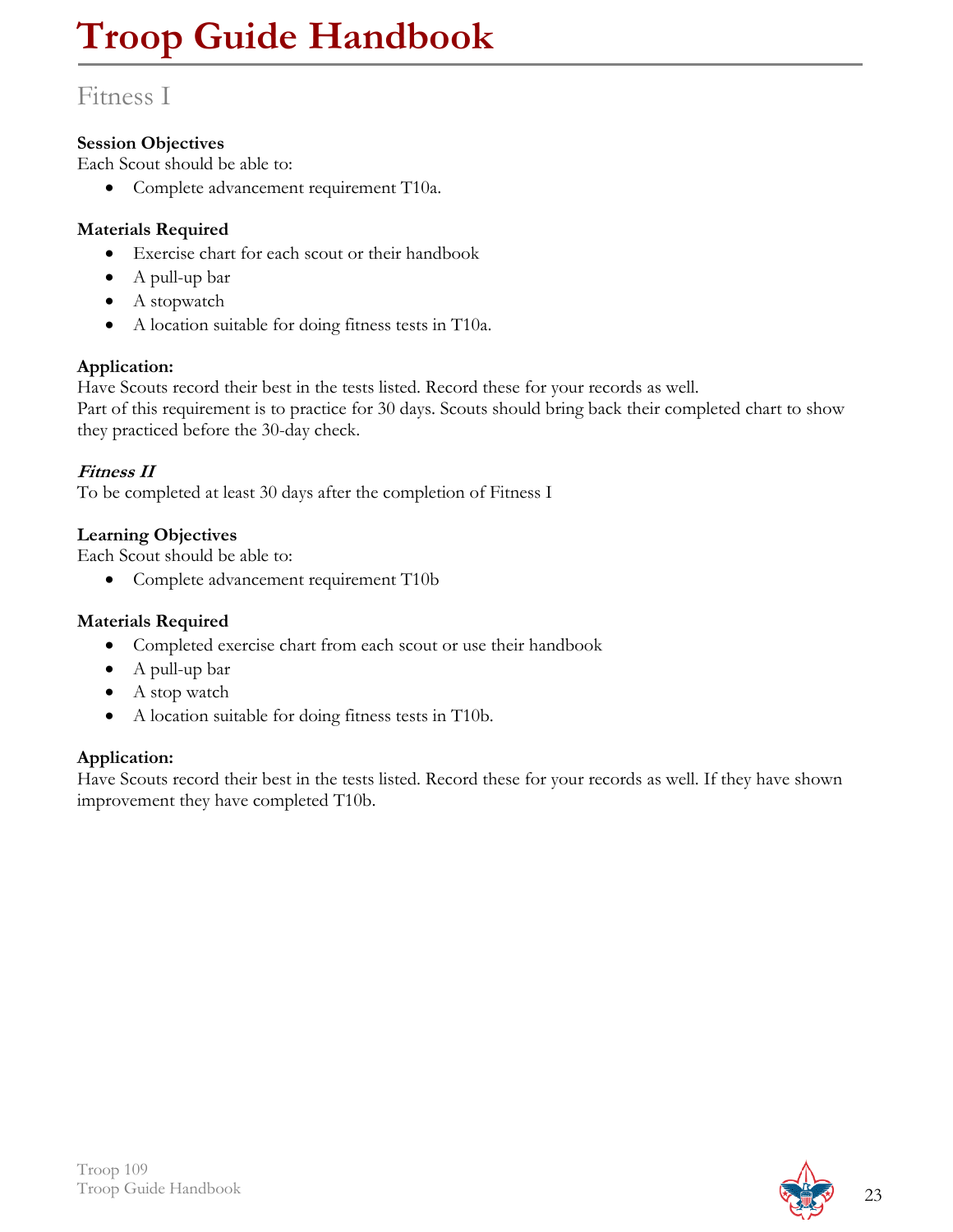### Forming the Patrol

#### **Session Objectives**

Each Scout should be able to: (pg 22-27, 39, 62)

- Complete advancement requirements T7, T8 and T9.
- Review the Scout Oath, Law, Motto and Slogan.
- Know the Scout sign, salute, and handshake.
- Be able to tie the square knot.
- Understand 'patrol spirit'.
- State their patrol name, give the yell, and describe their patrol flag.
- Describe why we use the buddy system in Scouting.
- Understand what a bully is and how to respond to one.

#### **Materials Required**

- Patrol Leader Handbook.
- A large beach ball.

#### **Discovery**

Have an older patrol present their flag at the opening of the meeting. Make sure they tell about the symbolism of the flag and the embellishments that have been put on it. Review examples of flags in the Patrol Leader Handbook.

#### **Teaching-Learning**

- I. Recite with the Scouts the Scout Oath, Scout Law, Motto, and Slogan. Do this every time you meet until each can do it unaided.
- II. Discuss the buddy system. Ask them why they think that the buddy system is important.
- III. Ask how a buddy can help if a bully is around. Ask how you should respond to bullies.
- IV. Play Moon Ball
	- a. Arrange the patrol in a circle.
	- b. The object of the game is for the patrol to keep the ball aloft as long as possible. The patrol should compete against its own record.
- V. What is a Patrol? Discuss how each patrol has its own leader, its own gear, its own responsibilities. A patrol is a group of Scouts that can do anything – they don't need a troop. A troop is just a bunch of patrols.
- VI. What is Patrol Spirit? Discuss how Scouts can make their patrol the best. Stick up for each other, help each other with jobs, teach each other, have fun together. Make sure every other scout feels welcome in the patrol!
- VII. Patrol Meetings and Activities
	- a. Patrols can do activities outside of the troop.
- VIII. Patrol Name, Yell, Flag. Help scouts decide on a patrol patch and name, yell, and flag design.

#### **Application: Patrol Meeting**

The patrol will probably not create a flag design in a single meeting. Designs should be voted on and then one chosen. Time should be reserved at the next two patrol meetings for designing and then creating the flag.

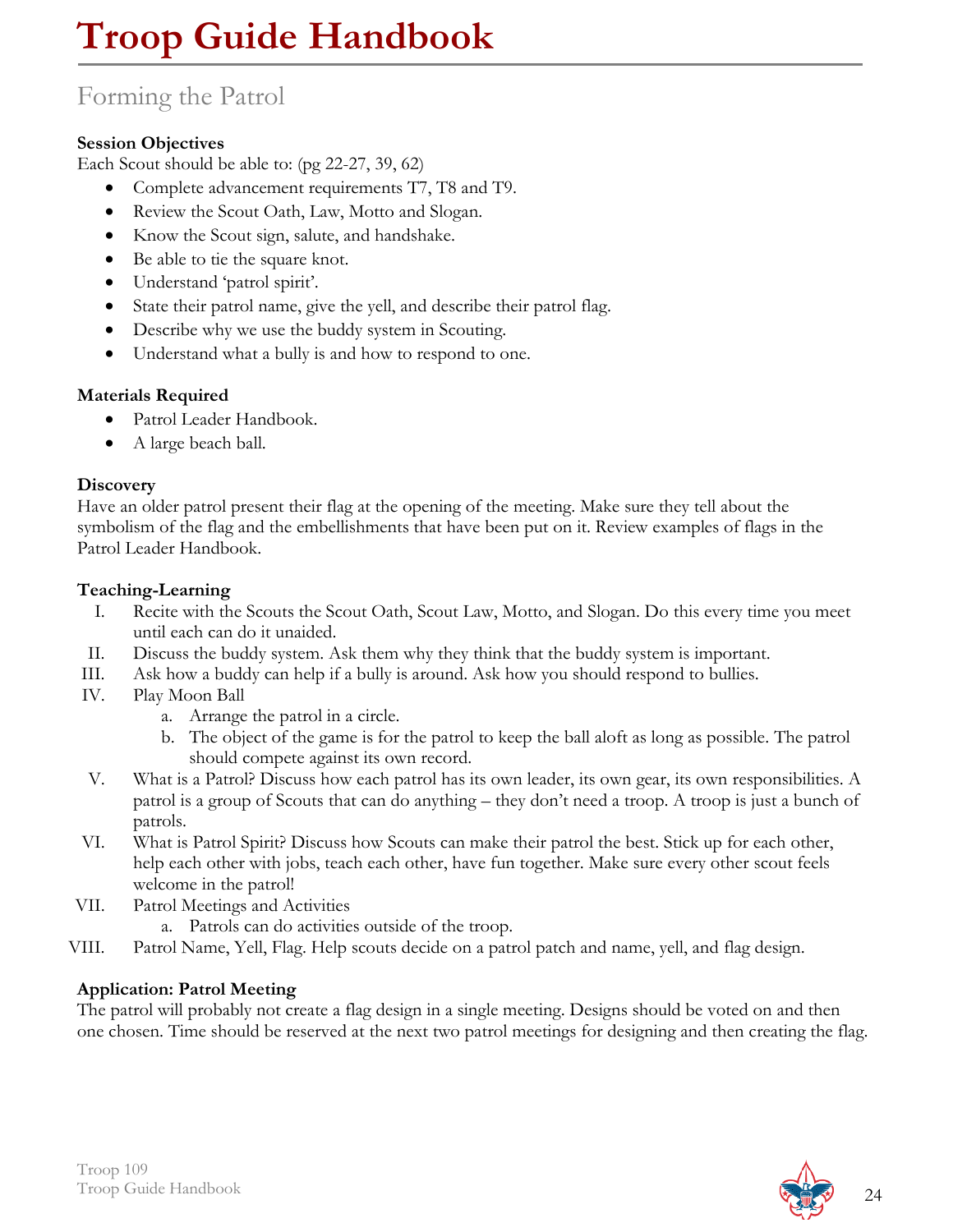### Knots and Lashings I

#### **Session Objectives**

Each Scout should be able to:

- Complete advancement requirements T4a, T4b, and T4c.
- Whip and fuse the ends of a rope.
- Tie two half hitches and taut line hitch.
- Teach someone how to tie the square knot.

#### **Materials Required**

- Have at least one other experienced scout, or adult available as a judge and to watch EDGE.
- Frayed ropes that need to be whipped and fused.
- String for whipping and a candle and matches for fusing.
- One rope for each participant for knot tying.
- Short poles or dowels for tying hitches.

#### **Discovery**

Show Scouts a rope that is badly frayed. Ask them how useful this rope is compared to a good piece.

#### **Teaching-Learning**

Use EDGE to Explain, Demonstrate, Guide, and Enable scouts to whip a rope. Explain to the scouts that you just used **EDGE** and that is how all training is done in Boy Scouts. Explain what the acronym stands for – Explain, Demonstrate, Guide, Enable.

- I. Explain: Tell Scouts that we need to have equipment in good shape for safety and usability. Whipping or fusing rope makes a rope more useful and safe
- II. Demonstrate: Whip the rope while the scouts watch
- III. Guide: Step the Scouts through whipping the rope, helping where needed
- IV. Enable: Watch as each Scout whips his own rope.
- V. Repeat with fusing ropes.
- VI. Have Scouts split into buddy pairs. Have one scout use EDGE to teach the square knot to the other Scout. Monitor that they are using EDGE correctly. Then, reverse roles.
- VII. Teach the Two Half Hitches and its use. If a scout can demonstrate it, sign him off.
- VIII. Teach the Taut Line Hitch and its use. If a scout can demonstrate it, sign him off.

#### **Application: Knot Relay**

Divide the patrol up into two teams. At the signal, one member of each team will run to the judge and tie a Taut Line and Two Half Hitches. That patrol member then steps behind the judge and sits down. The first team with all members sitting behind their judge wins.



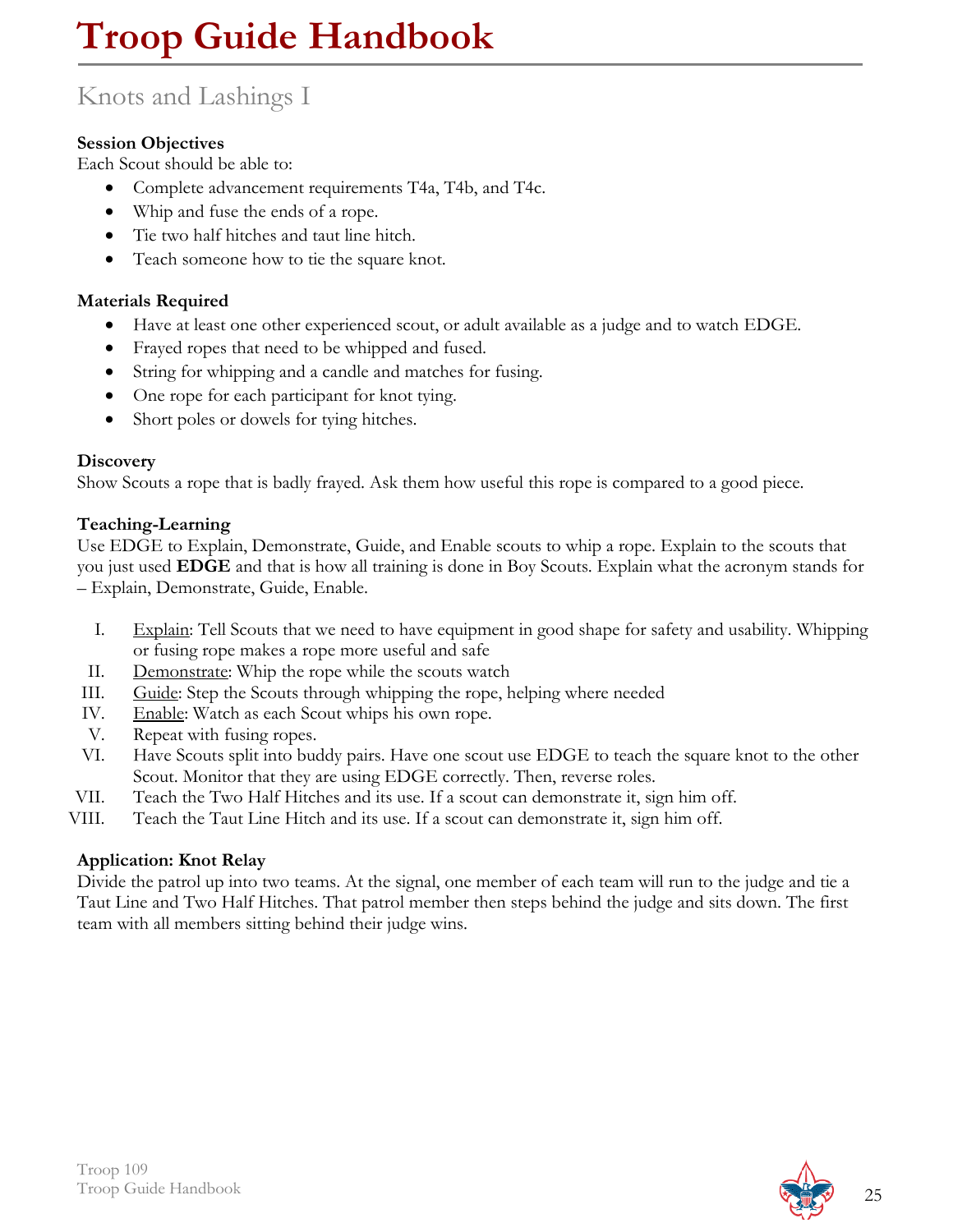### Knots and Lashings II

#### **Session Objectives**

Instructor Note: The descriptions of when to use Square and Diagonal lashings on pages 396 and 398 are incorrect.

A square lashing is used to bind two poles at 45 to 90 degrees to each other and touching.

A diagonal lashing is used to bind two poles at 45 to 90 degrees to each other and possibly NOT touching. The term 'diagonal' comes from the way the wraps are on a diagonal versus the square look of the wraps on a square lashing, NOT because of the angle of the crossing poles.

Diagonal lashings are usually used to lash cross-braces, such as the X in the middle of an H trestle.

Each Scout should be able to: (pg 386-387, 392-401)

- Complete advancement requirement F7a and F7b.
- Tie the timber hitch and clove hitch.
- Use these knots in the square, shear, and diagonal lashings.
- Use these lashings to create a camp gadget. (F7b).

#### **Materials Required**

- 2 short 1.5 to 2 inch diameter dowels or sticks for each participant and one for the instructor
- 1 15-foot rope for each participant and one for the instructor
- $\bullet$  4 5-foot poles
- 27-foot poles

#### **Discovery**

Before the meeting, build an H trestle (pg 395) for the scouts to inspect with the 5-foot and 7-foot poles. Let them notice how sturdy the structure is. Let the Scouts take the structure apart.

#### **Teaching-Learning**

- I. Use EDGE to teach the following knots and allow them to tie them several times:
	- a. Clove hitch
	- b. Timber hitch
- II. Use EDGE to teach these lashings and allow them to practice:
	- a. Square
	- b. Sheer
	- c. Diagonal

#### **Application:**

See www.PioneeringProjects.org for some ideas of projects to lash. You may want to practice these skills more during the skills time of the next meeting. If so, Scouts can make an X trestle or some other pioneering projects.

Have Scouts make a camp gadget on this month's outing to complete requirement F7b.

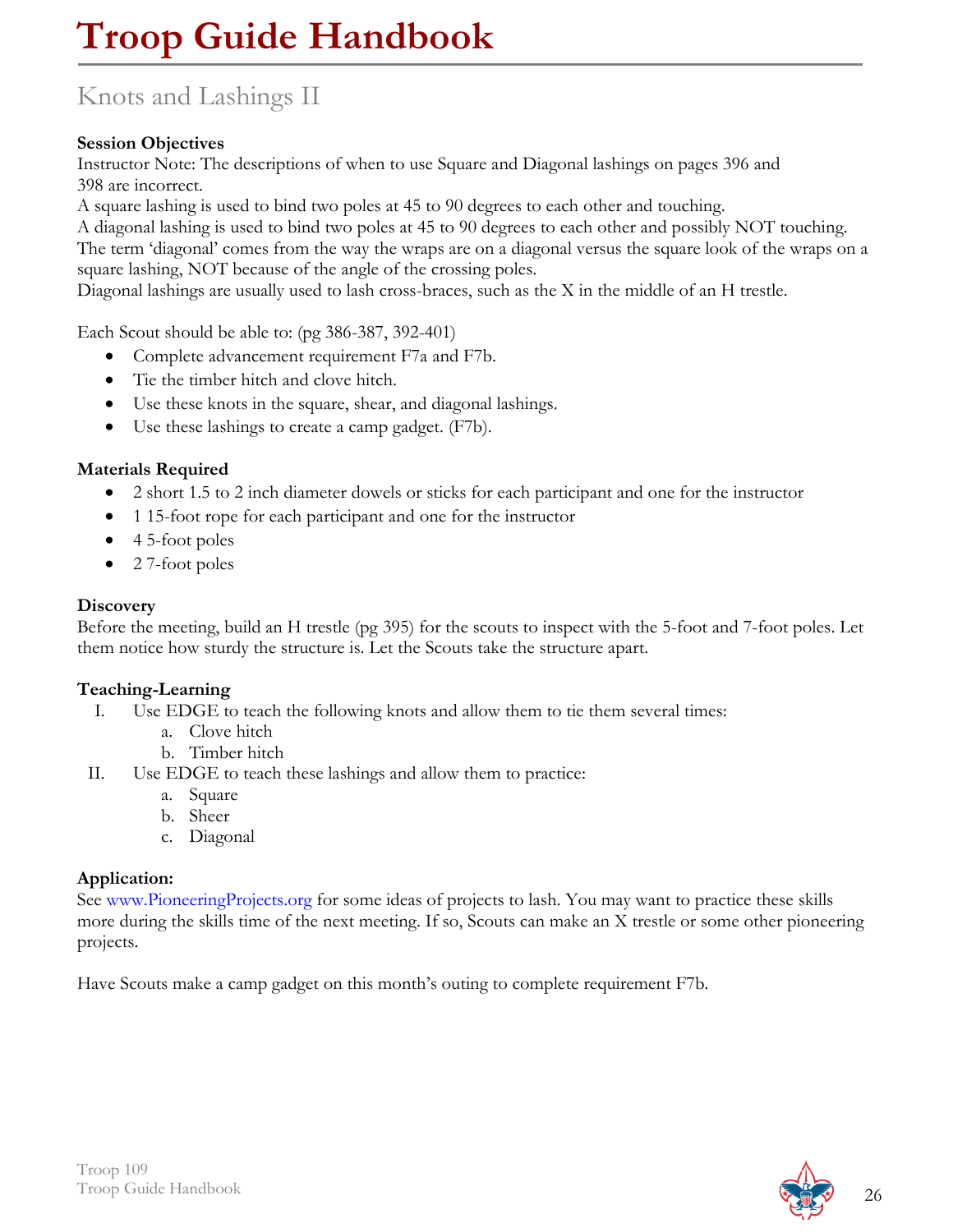### Leave No Trace

#### **Session Objectives**

Each Scout should be able to:

• Complete advancement requirement S2.

#### **Materials Required**

- Handbooks
- Leave No Trace cards

#### **Discovery**

Ask what some reasons are why people like to go camping?

#### **Teaching-Learning**

- I. Discuss the seven Leave No Trace principles and how our camping practices support them: (pg 244- 257)
	- a. Plan Ahead and Prepare
	- b. Travel and Camp on Durable Surfaces
	- c. Minimize Campfire Impact
	- d. Dispose of Waste Properly
	- e. Leave What You Find
	- f. Respect Wildlife
	- g. Be Courteous to Others

#### **Application:**

Remind Scouts that they are expected to follow Leave No Trace guidelines on all campouts and hikes. They will complete S3a when they've gone on five outings and F3 when they've gone on ten. They will need to explain how they demonstrated Leave No Trace on these outings.

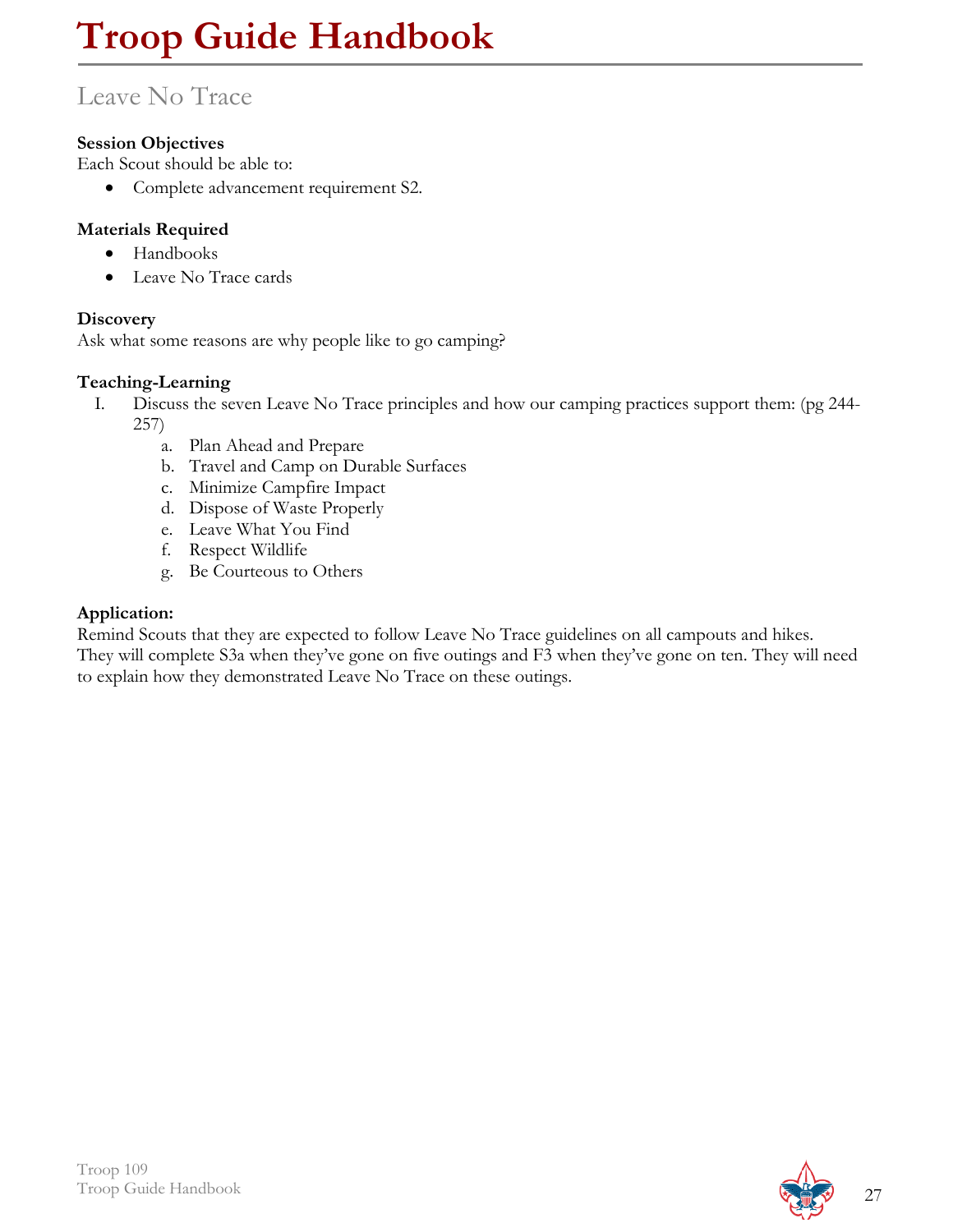### Map and Compass I

#### **Session Objectives**

Each Scout should be able to: (pages 354, 360-364)

- Complete advancement requirements S1a.
- Use a compass and understand basically how a compass and map work together.

#### **Materials Required**

- Several topographic maps with legends
- 1 compass and map for every buddy pair
- http://www.boyscouttrail.com/tests/map\_test.asp for reviewing map symbols.

#### **Discovery**

Have everyone close his eyes. Ask everyone to turn so they are facing North. Have everyone open his eyes and see if there is any consensus. Ask how we could find out who is correct.

#### **Teaching-Learning**

- I. Compass
	- a. What are the parts of the compass? (pg 361)
		- 1. Needle, Orienting arrow, Direction of Travel arrow, baseplate, bezel
		- 2. How do you know which end of the needle is the North end? It never points towards the sun in North America. It is usually red, but not always.
	- b. Use EDGE to teach how to use a compass:
		- 1. To follow a bearing:
			- a) Turn bezel so the degree bearing is at the base of the Direction of Travel arrow.
			- b) Turn with the compass until north end of the Needle is inside the Orienting Arrow.
		- 2. To find which direction you are heading, or direction to a landmark:
			- a) Point Direction of Travel arrow at landmark.
			- b) Turn the bezel until the north end of the Needle is inside the Orienting Arrow.
			- c) Read degrees at the base of the Direction of Travel arrow.

#### II. Map

- a. Give each buddy pair a map and ask questions about the symbols:
	- 1. What do different colored areas on the map mean? (forest, clear, water, …)
	- 2. What symbols represent man-made structures?
	- 3. What symbols represent trails, roads, railroads?
	- 4. What other lines are on the map? (boundaries, rivers, contour lines, lat/lon, …)
	- 5. Ask what they thing the contour lines are for? Explain how they are used. (pg 356)
	- 6. What other interesting symbols are on the map?
	- 7. Which direction is North on the map?
- III. Orienting the map: Use EDGE to teach how to orient the map.

#### **Application:**

Arrange time for a 5-mile hike (about 2.5 hours) around the city or on an upcoming campout. See the Scoutmaster for topo maps of local parks.

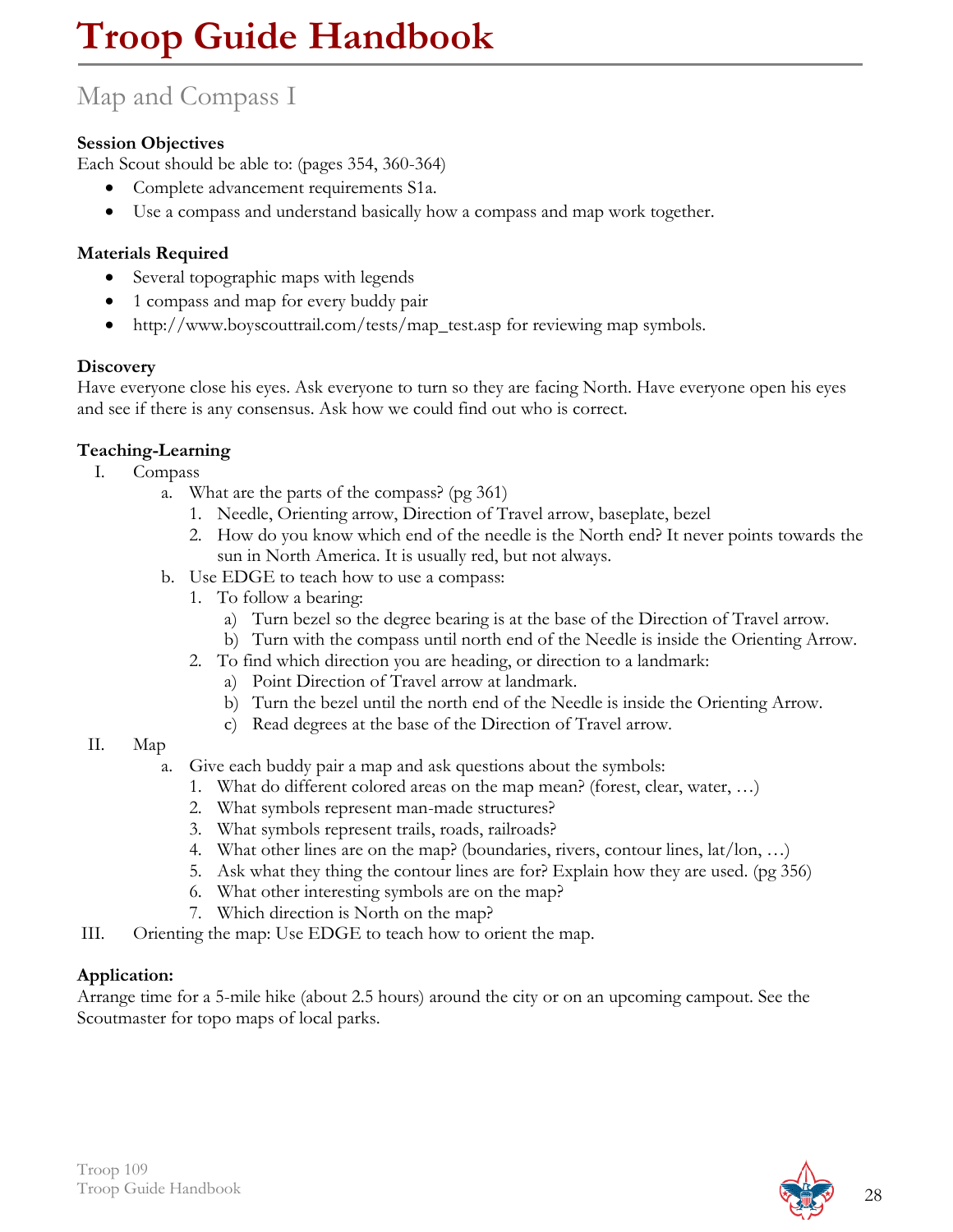### Map and Compass II

Note: This will take about 90 minutes, including the orienteering course.

#### **Sessioon Objectives**

Each Scout should be able to: (pages 346-351, 372-374)

- Complete advancement requirement F2
- Measure the height and width of objects using several different methods.
- Complete an orienteering course.

#### **Materials Required**

• Compass and map

#### **Discovery**

Meet at a local park or location where you've prepared an orienteering course. Ask Scouts to estimate the height of a tree, cliff, or flag pole and the width of a tennis court, river, or other space.

#### **Teaching-Learning**

- IV. Use EDGE to teach these methods of measuring heights and measure a few structures or trees: (pg 349)
	- a. Pencil Method
	- b. Tree Felling Method
- V. Use EDGE to teach these methods of measuring widths: (pg 350-351)
	- a. Stick Method
	- b. Compass Method

#### **Application: Orienteering Course**

Ask the Scoutmaster for an orienteering course map and waypoints and have scouts complete that course. This cannot be part of the 5 mile hike for S1b, but can be a separate mile done before or after that 5 mile hike.

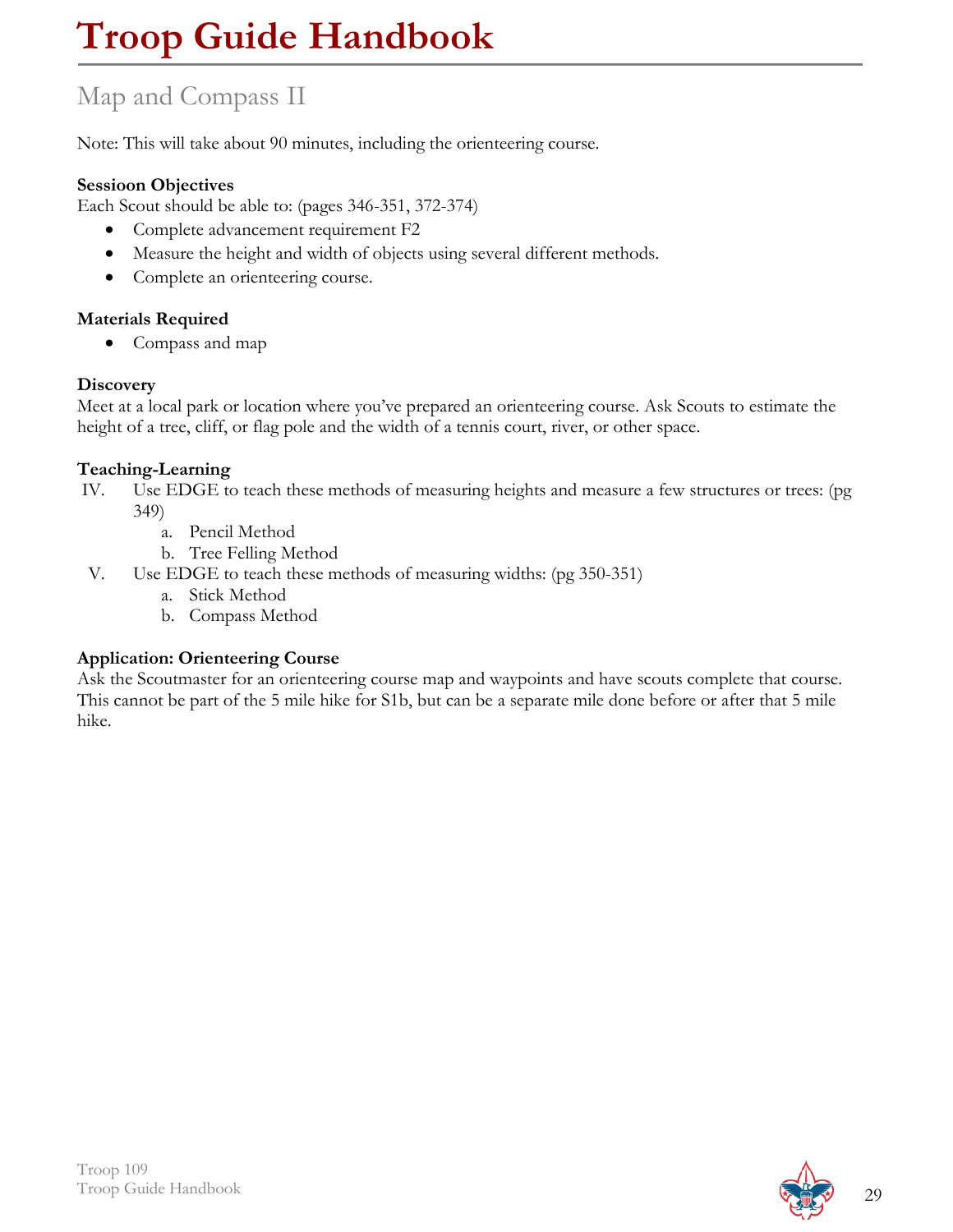### Map and Compass III

Try to do this session on a campout where Scouts can actually practice the skills. Do the discovery experience on Friday night, the directions during the day throughout Saturday, and the final Directions during night Saturday night.

#### **Session Objectives**

Each Scout should be able to: (pages 368-371)

- Complete advancement requirement F1.
- Tell directions during the day and night in several ways without a compass.

#### **Materials Required**

- Compass (to give the right answer)
- Sticks and materials for various methods
- Constellation finder

#### **Discovery**

Have Scouts tell you which way is North. How do they know--what method are they using? Use the compass to confirm their findings.

#### **Teaching-Learning**

- I. Use EDGE to teach finding directions during the day. (pg 370-371)
	- a. Shadow stick method
	- b. Equal Length shadow method
		- 1. The time for this method can be shortened to 20 minutes. Mark the tip of the shadow with a pebble or twig every 5 minutes. The row of pebbles will run west to east.
	- c. Watch method (optional)
- II. Use EDGE to teach finding directions at night. (pg 368-369)
	- a. North Star method Cassiopeia is the "W" on the opposite side of the North Star from the Big Dipper and its center points towards the North Star.
	- b. Constellation Method. There are many constellations in the sky. These move in a predictable way throughout the various seasons. If you know the constellation, you can tell directions from where they are in the sky, given the season and time. This is easily demonstrated using a wheel type Star Gazer or Constellation Finder.
	- c. When you can only see one star. (Not in handbook)
		- 1. Mark the location of the star in the sky with a landmark or the stick method mentioned in the book for the north star. Preferably, this star would be along the horizon.
		- 2. In 1 to 2 hours observe the star again. You will be able to tell the direction pointed to by the sticks.
			- a) If the star has risen, that direction is East. If the star has sunk, it is West.
			- b) If it has moved to the left, it is North. If it has moved to the right, it is South.
			- c) Methods used during day with the sun's shadow will also work at night with a bright moon!

#### **Application:**

Each Scout chooses a daytime and nighttime method of finding direction and demonstrates them to someone else, after the teaching is complete.

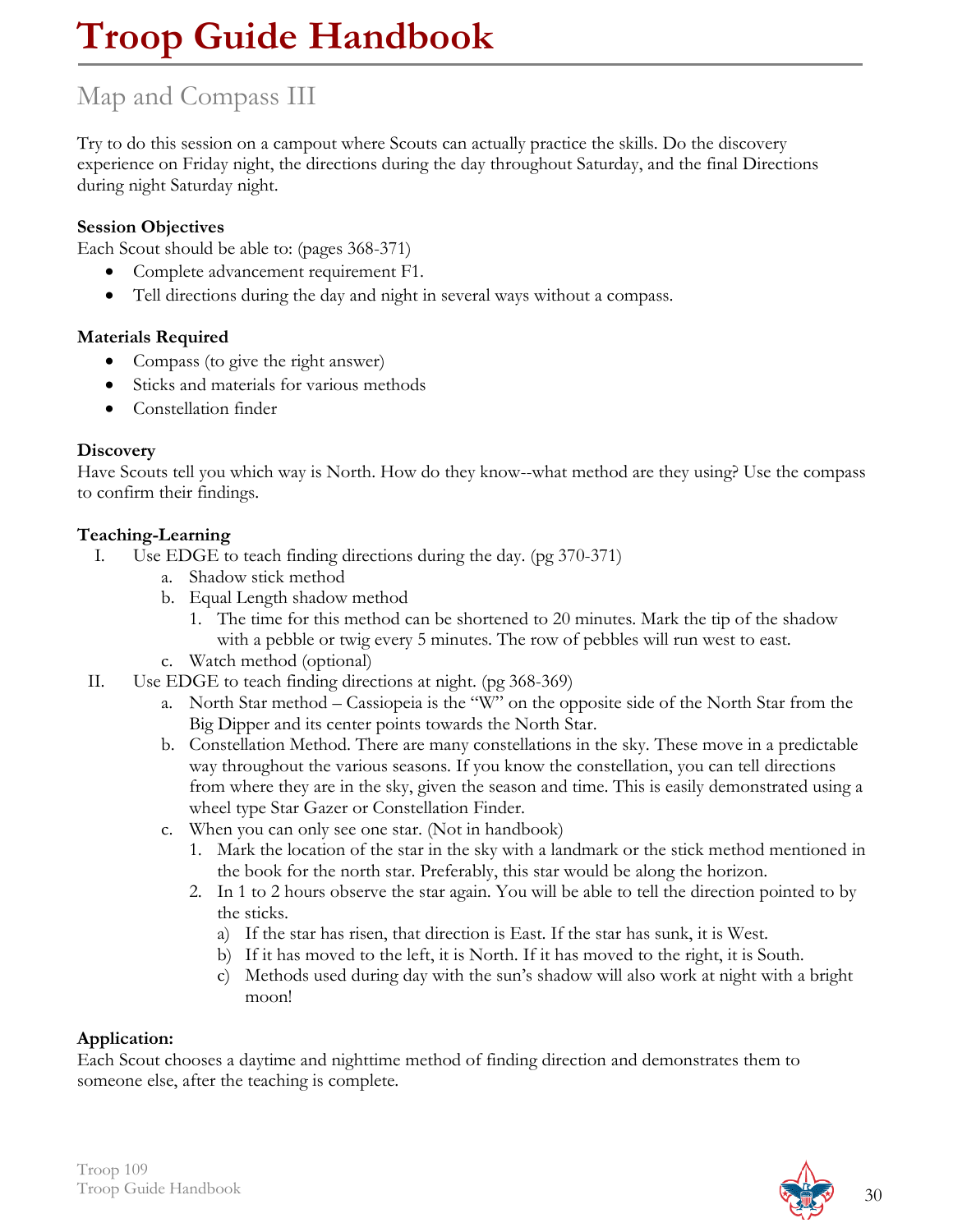### Nature I

#### **Session Objectives**

Each Scout should be able to: (pages 218-231)

- Complete advancement requirement S6.
- Appreciate and respect the animals that live in their communities.

#### **Materials Required**

- Examples of plaster casts of animal prints.
- Books on animal identification check out from the troop or public library
- Plaster of Paris.
- One plate for each participant.
- Piece of fur, feather, bone.

#### **Discovery**

An excellent discovery would be to have an animal brought to the meeting by a qualified professional. If this type of person is not available, you can allow scouts to make a plaster of paris cast of their hand to take home. Do this at the beginning of the meeting or the casts will not be set up by the end. Show the fur, feather, and bone. Ask what can be determined about the animal that left them.

#### **Teaching-Learning**

- I. What are some types of animals? What are some characteristics of each one?
	- a. Mammals (have fur, warm blooded)
	- b. Birds (have feathers, sometimes fly)
	- c. Reptiles (Scaly skin, cold blooded, hibernate)
	- d. Amphibians (Moist skin, 'dual life')
	- e. Fish (Have gills, live in water)
- II. Identifying Animals
	- a. Show the pages (218-231) in the *Boy Scout Handbook* that can be used in identifying animals.
	- b. Show other books that can be used.
	- c. Demonstrate to scouts how they would go through the process of identifying an animal.
- III. Observing Animals
	- a. Evidence of animals
		- 1. Droppings
		- 2. Partially eaten food (chewed nuts, etc).
		- 3. Tracks. (Making plaster casts)
	- b. Taking pictures of animals.

#### **Application:**

Have Scouts collect evidence of at least 10 different kinds of wild animals, be able to identify the animal, and bring the evidence to a future meeting. This can include plaster casts, fur, feathers, shells, pictures they took (not from a magazine), etc. Or, you could go on a hike with the patrol and collect the evidence.

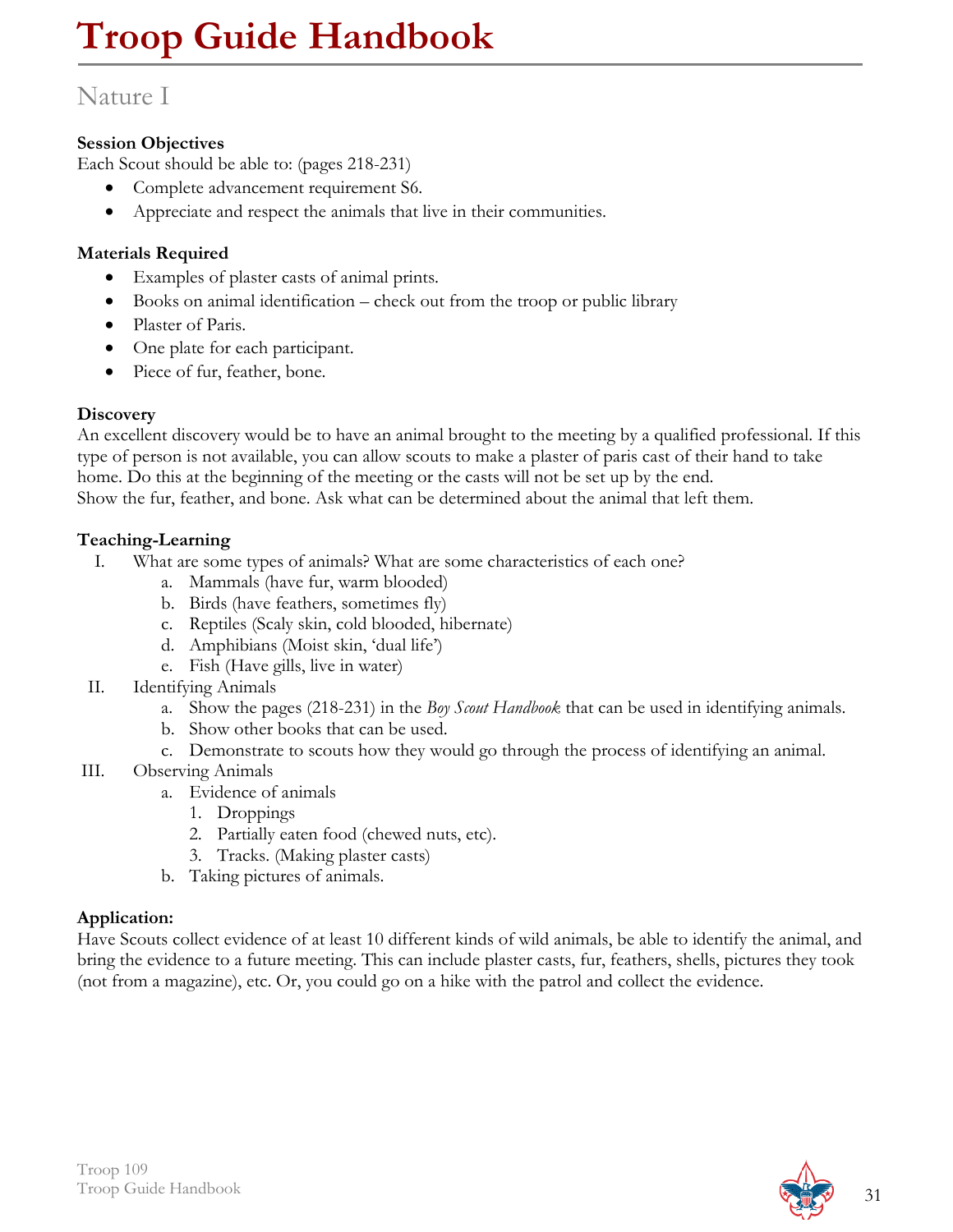### Nature II

#### **Session Objectives**

Each Scout should be able to: (pg 208-217)

- Complete advancement requirement F6
- Use resources to identify plants.

#### **Materials Required**

- Plant identification books check out from troop library
- 10 to 15 different types of leaves (1 of each per buddy pair and a set for the presenter)
- Example leaf casts and leaf prints

#### **Discovery**

Allow Scouts to look at the leaves and identify as they can.

#### **Teaching-Learning**

- I. Identifying Leaves.
	- a. Types of Trees
		- 1. Deciduous (Broad Leafed)
		- 2. Coniferous (Evergreen or Cone Bearing)
	- b. Types of leaves:
		- 1. Simple
		- 2. Compound
		- 3. Simple Palmate
		- 4. Compound Palmate
	- c. For some of the leaves you have brought in, explain to scouts how you identified them.
	- d. Using one sample leaf, determine with the group its characteristics deciduous, coniferous, simple, lobed, compound, smoothness, size, … Then, using the Plant Identification guide, isolate what tree it is from.

#### **Application: Plant Hike**

Take a hike with the Scouts through a wooded area where they can identify different trees, shrubs, and other plants. They should each track the ones they identify in their handbook until they have at least 10 listed. Some native plants that are fairly easy to identify: maple, white oak, red oak, paper birch, red pine, ponderosa pine, eastern white pine, eastern red cedar, eastern white cedar, buckthorn, elm, quaking aspen (popple), poplar, cottonwood, weeping willow, ironwood, basswood, sumac, poison ivy, milkweed, goldenrod.

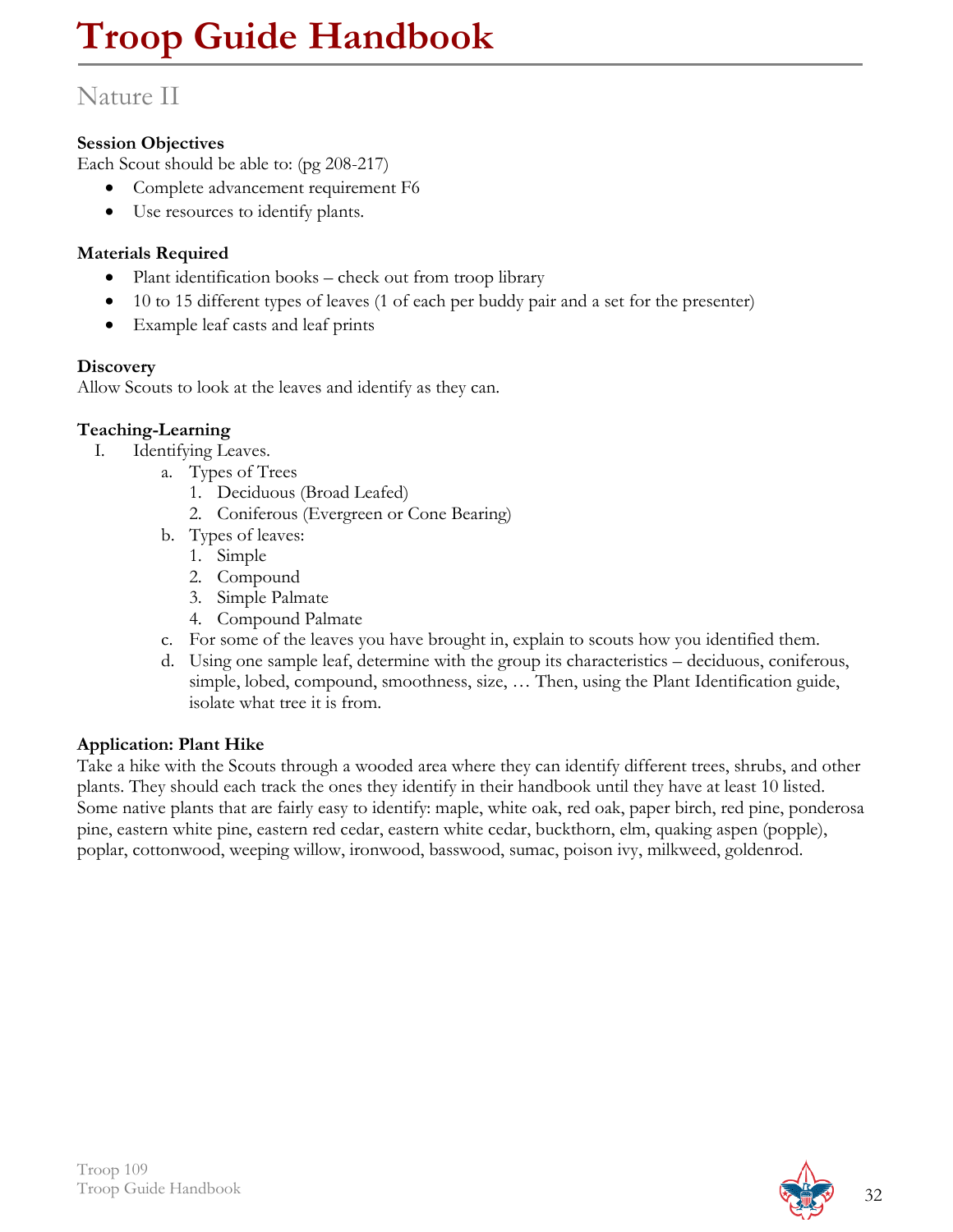### Water Safety

#### **Session Objectives**

Each Scout should be able to: (pages 218-231)

- Complete advancement requirements S8a and F9a.
- Prepare for advancement requirements S8b, S8c, F9b, and F9c.

#### **Teaching-Learning**

- I. Discuss the Safe Swim Defense precautions. (pg 182)
- II. Discuss the Safety Afloat precautions. (pg 195)
- III. Review the BSA Swimmer Test requirements. (pg 190)
- IV. Discuss Water Rescue methods. (pg 196-199)

#### **Application:**

If you do this session before summer camp, most scouts will complete the requirements at camp. Otherwise, arrange a time at a local pool for Scouts to demonstrate the required skills. Follow the Safe Swim Defense precautions, including supervision, lifeguards, and lookouts.

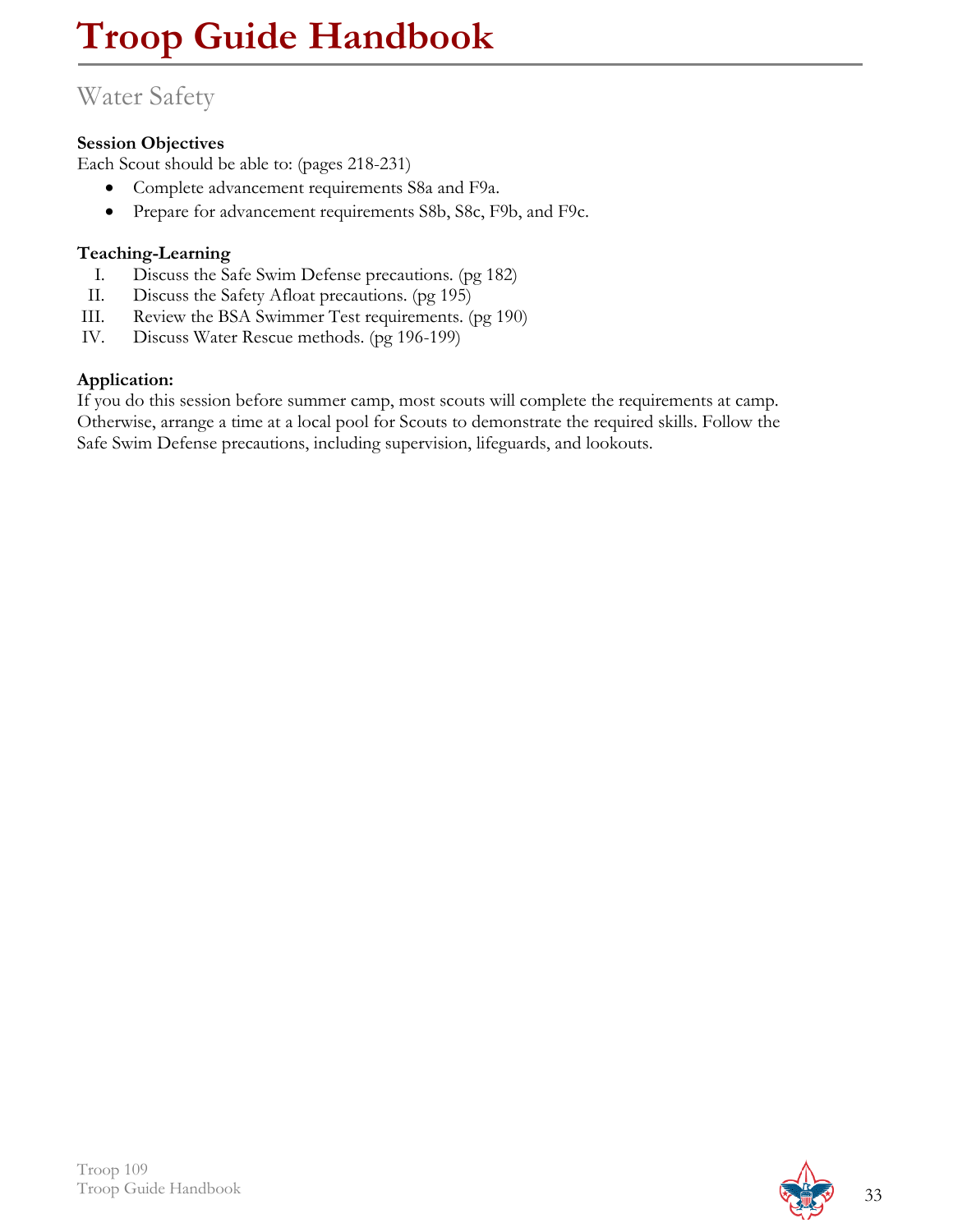### Totin' Chip

Note: It is best to do this session on a campout where Scouts can actually practice the skills. If you have three instructors, one each running knife, ax, and saw stations, then Scouts can rotate through stations.

#### **Session Objectives**

Each Scout should be able to: (pg 402-411)

- Complete advancement requirements S3c, and S3d.
- Properly use and care for the scout knife, ax, and saw.
- Earn the Totin' Chip Card

#### **Materials Required**

- Totin' Chip Cards
- Ax, knife, and saw
- File
- Knife sharpening kit
- Rope for ax yard
- Limbs about 3 inches in diameter and 3 feet long
- Chopping Log
- Ax Sharpening Demo log
- 2 pair of gloves
- Rags (to wipe up oil)

#### **Discovery**

Start by asking the Scouts the following questions.

- How many of you have used a knife, ax, or saw before
- How important do you think it is to be safe with these tools?
- What do you think can happen if you're not safe?

#### **Teaching-Learning**

Note: You may wish to do I, II, and III as three separate EDGE presentations separated by a game or activity. This can be especially helpful with younger scouts. Or, have 3 stations set up and divide the Scouts into groups that rotate between the stations – you will need two other Scouts to help you.

- I. The Scout Saw
	- a. Care and Sharpening
		- 1. The best way to 'sharpen' a blade is to buy a new one.
	- b. Usage:
		- 1. Keep blade sheathed except when in use.
		- 2. Cut off an end of a log, not the center, so the saw does not bind.
		- 3. Use long, smooth strokes
		- 4. Keep blade out of dirt
		- 5. Undercut branches first when clearing trails.
	- c. Carrying and Passing:
		- 1. Sheath the blade.
		- 2. Carry with blade down and away, and handle facing forward.
		- 3. Pass from right to left hand, not across body.
		- 4. Make sure the other person has the tool (i.e. says 'thank you').

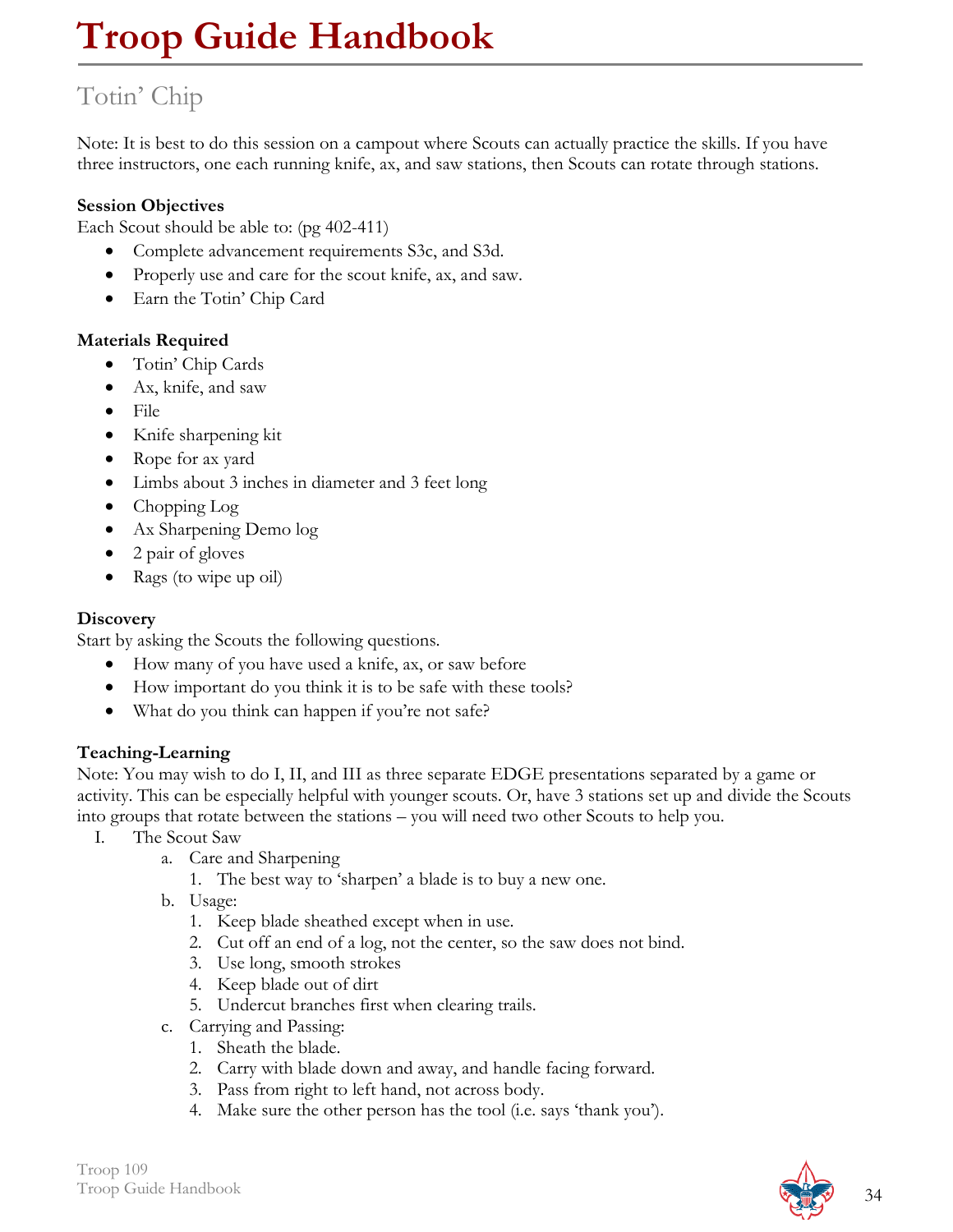### Totin' Chip, continued

- II. The Scout Ax
	- a. Sharpening
		- 1. Use a file with a knuckle guard and wear gloves.
		- 2. Use a log and stakes as shown in the *Boy Scout Handbook* on page 409. First Class Program Page 29.
		- 3. Place the file on the edge of the blade and push it into the bit. Use pressure so you can feel the file cutting metal. Use firm, even strokes and sharpen each side evenly.
	- b. Handling and Use
		- 1. The ax should be sharp and the head on tight.
		- 2. Always wear sturdy shoes to protect your feet.
		- 3. Clear the area in which you're working.
		- 4. Carry an ax correctly.
		- 5. Hand the ax in the proper way (*Boy Scout Handbook* page 408).
		- 6. Know how to properly
			- a) Buck a log.
			- b) Switch Hit.
			- c) Use a chopping block, and to split wood.
- III. The Scout Knife:
	- a. Care and Sharpening
		- 1. Cleaning:
			- a) Open all the blades.
			- b) Twirl a small piece of cloth or paper towel onto the end of a toothpick.
			- c) Moisten it with oil and wipe out the inside.
			- d) Be sure to clean the joint at the base of each blade.
			- e) Swab out extra oil with a clean cloth.
		- 2. Sharpening:
			- a) Put a few drops of honing oil on the whetstone.
			- b) Hold the back against the stone at about a 23 degree angle.
			- c) Push the blade along the stone as if you were slicing a thin piece off the stone.
			- d) Work the blade back and forth. Make sure that the number of times for each side is the same to evenly sharpen the blade.
	- b. Handling and Use: Follow these Dos and Don'ts.
		- 1. Do:
			- a) Keep blades closed except when in use.
			- b) Cut away from yourself.
			- c) Close blades before handing the knife to someone else.
			- d) Make sure that no one is within an arm's length away when using the knife.
		- 2. Don't:
			- a) Carry a knife with the blade open.
			- b) Pound on the knife handle with another tool.
			- c) Throw the knife.
			- d) Pry with the point of the knife blade.
			- e) Put the knife in a fire can ruin the temper and weaken the knife.
		- 3. Handing your knife to another person.
			- a) Close the blade.
			- b) Hand the knife.
			- c) Make sure the other person has the tool (i.e. says 'thank you').

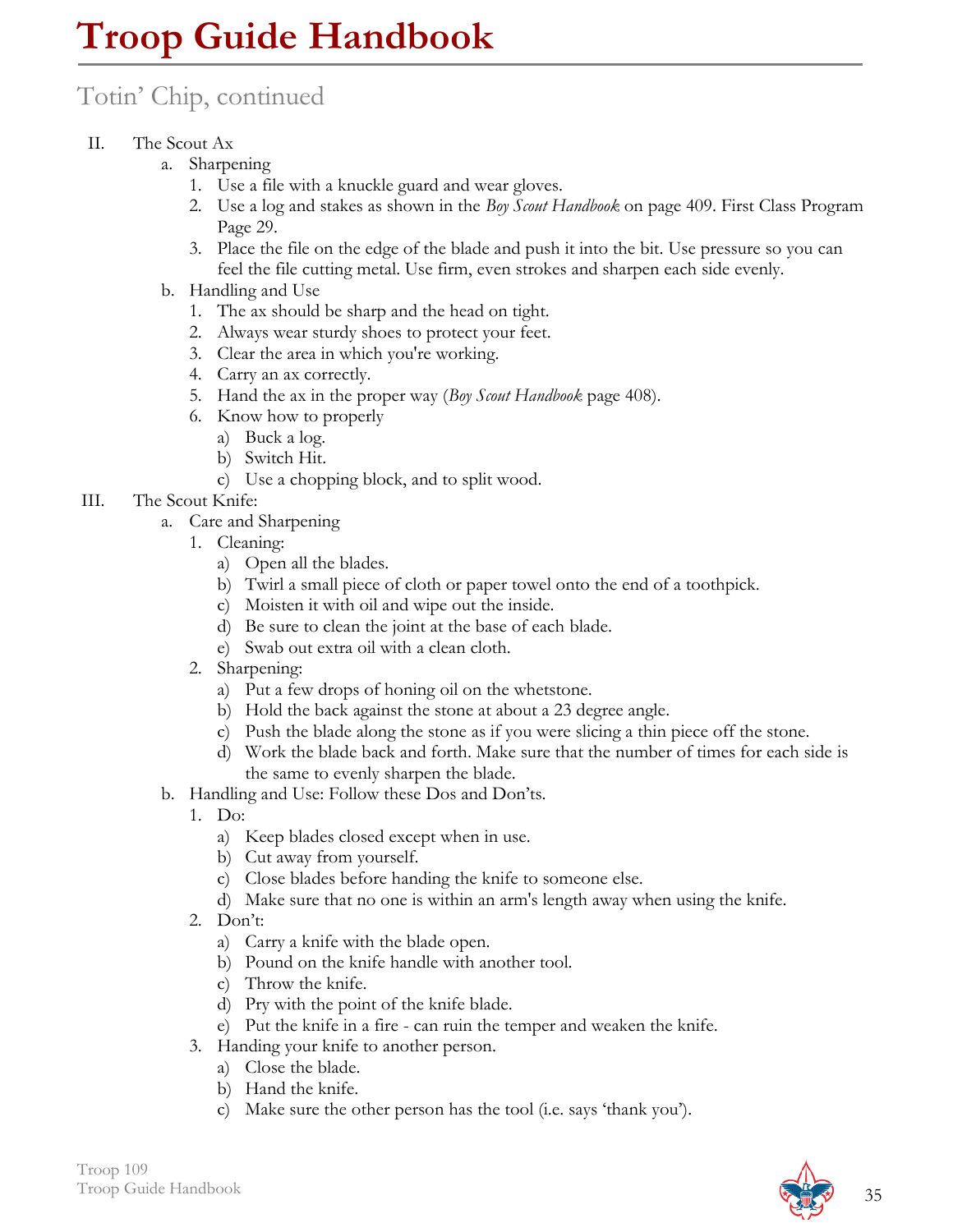### Totin' Chip, continued

#### **Application:**

Scouts should receive the Totin' Chip card as recognition for their accomplishments and a reminder of the responsibility of using wood tools.

To complete S3d, a Scout should saw a 6-inch length of 3-inch diameter limb with a saw, split it with the hand ax, and make tinder with the knife. They could then use this wood for the S3f requirement.

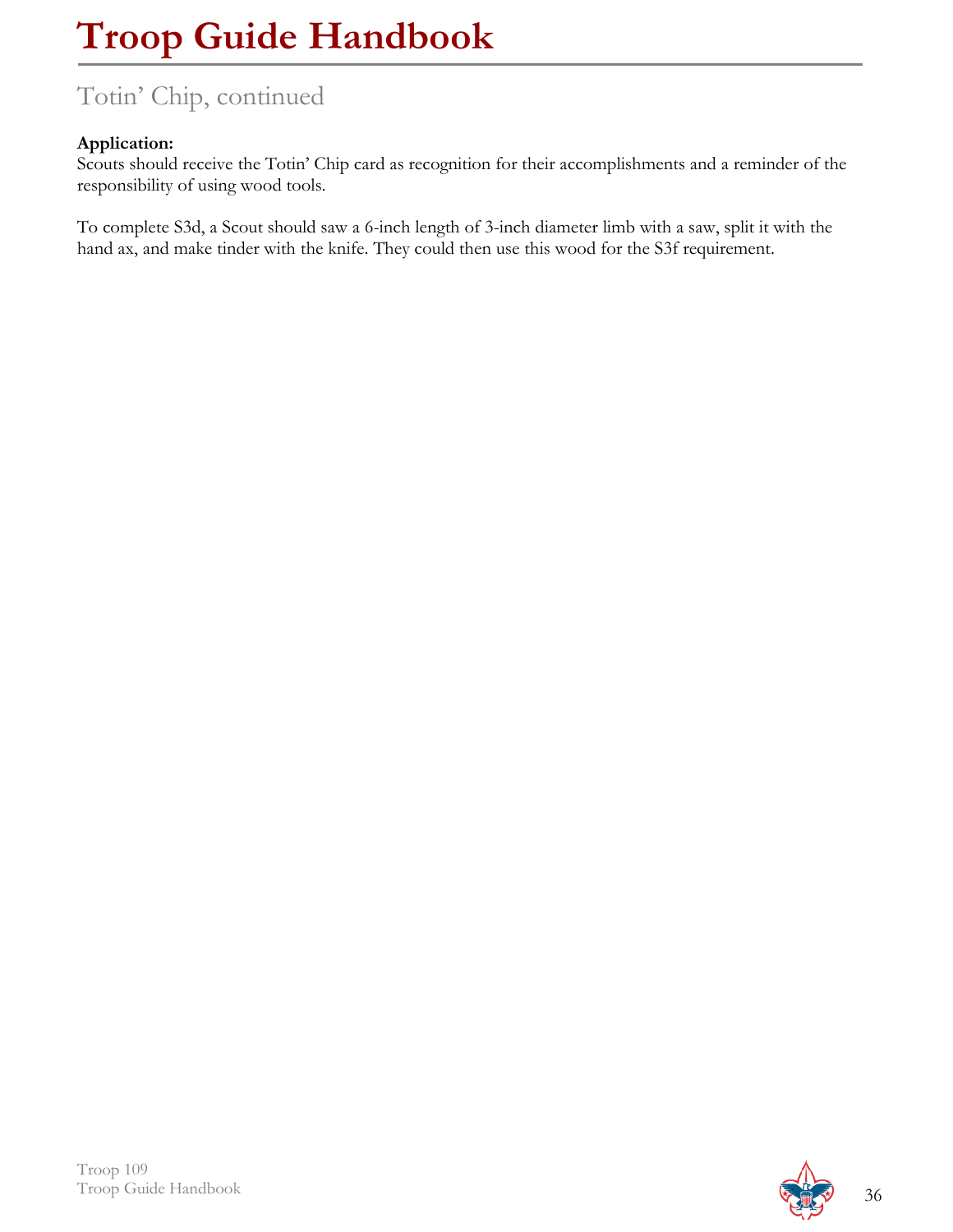### Flag Quiz

True False Hanging the flag upside down indicates mourning or sadness. It is often done when a president or noted figure dies. \_\_\_\_\_ \_\_\_\_ The flag is placed on the speaker's right if it is on the stage. \_\_\_\_\_ \_\_\_\_ The flag of one country is never flown below another in times of peace. When hanging the flag on the wall, the blue portion is always on the bottom on the right. \_\_\_\_\_ \_\_\_\_ The US flag is always on the highest pole.

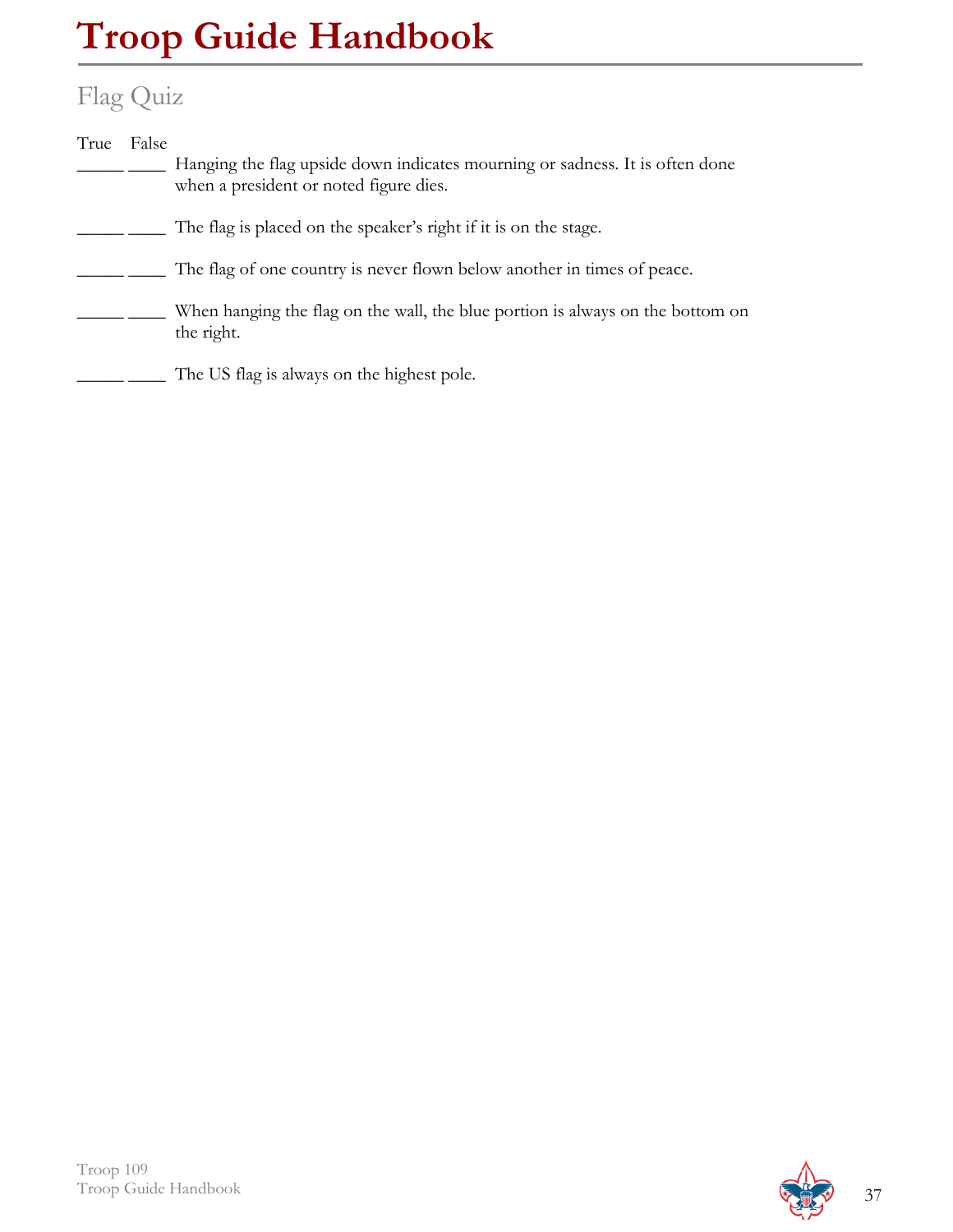First Aid Situation Cards

**Shock** Have person lie down **Nail and Splinter** Wash gently with soap and water **Heat Exhaustion** headache, dizziness **Shock** Raise feet 10-12 ft **Nail and Splinter** Apply a sterile bandage **Heat Exhaustion** Move patient to a cool, shady spot **Shock** New leave him alone **Fish hook** Cut the line and allow a doctor to remove the hook **Heat Exhaustion** raise his feet **Shock** Talk to him to assure him that everything will be ok **Fish hook** Push the barb out through the skin **Heat Exhaustion** Fan him and apply cool, of water. **Object in the Eye** Have the person blink **Fish hook** Snip off the barb with a pair of pliers **Poisonous Plants Object in the Eye** Pull the upper lid down over the lower one **Fish hook** Back the fish hook out of the wound Poisonous Plants Poison Oak has three leaves **Object in the Eye** Place your thumb on the skin just below the lid and pull it down gently **Second Degree Burn** Do not break the blisters **Poisonous Plants** Poison Sumac has white berries **Object in the Eye** Lift the object our with the corner of a sterile gauze pad **Second Degree Burn** Place the injury in cool water until the pain decreases **Poisonous Plants** Do not scrub **Object in the Eye** Cover the eye with a gauze pad and get to doctor **Second Degree Burn** Apply a moist dressing **Poisonous Plants** Rinse with water immediately **Animal Bite** Call police to get animal **Second Degree Burn** Bandage loosely **Poisonous Plants** Use Calamine lotion to relieve itching

**Animal Bite** Scrub the bite with soap and water

**Animal Bite** Cover would with sterile bandage, get to doctor

**Second Degree Burn** Do not apply creams, ointments, or sprays **Heat Exhaustion** Symptom: Pale skin

Symptom: Dilated pupils,

Place him on his back and

wet cloths. Give him sips

Poison ivy has three leaves

**Poisonous Plants** Remove lingering sap by laundering laundry

**Nail and Splinter** Take out any foreign matter